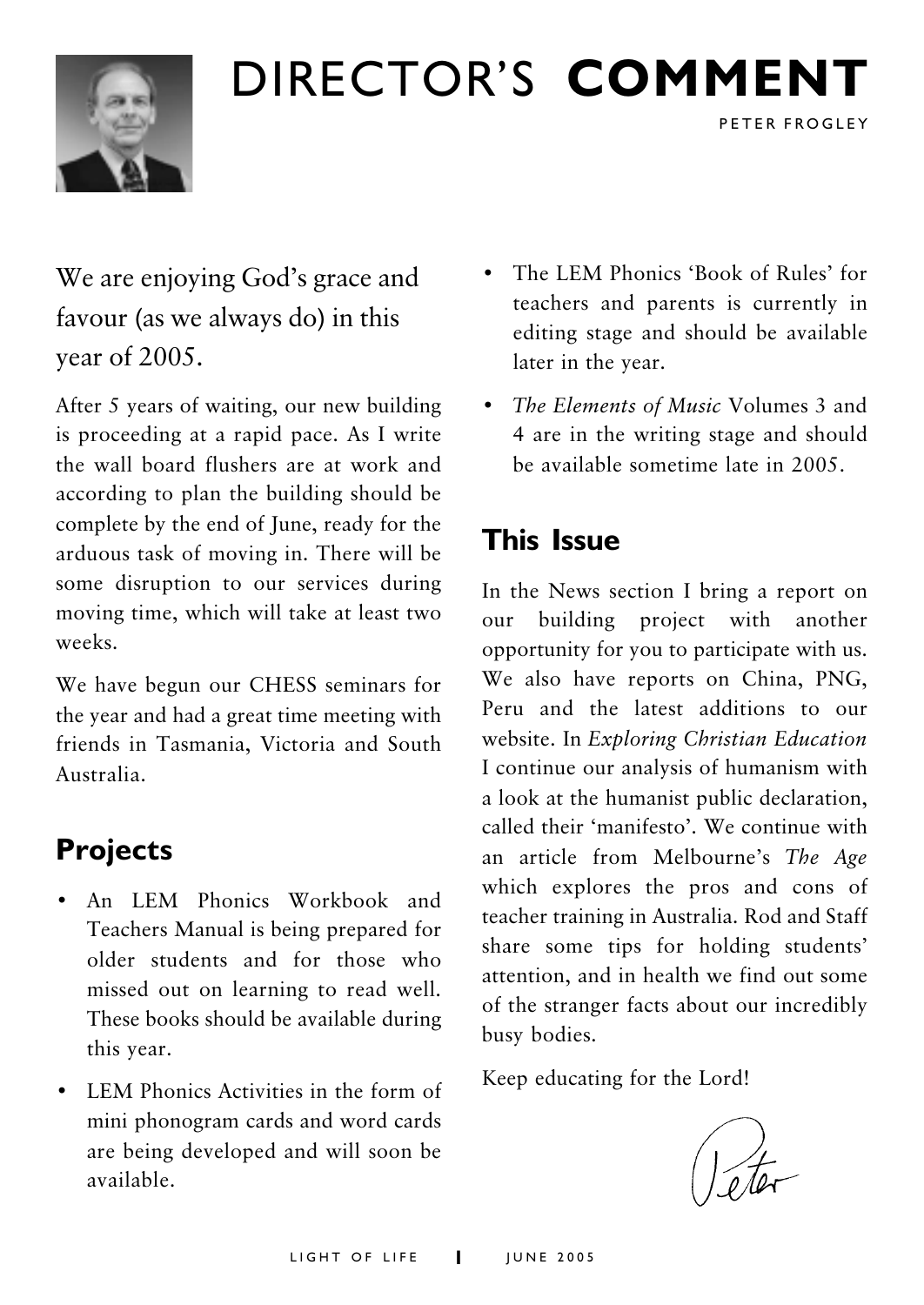

## **NEWS UPDATE**

### **CHESS 2005**

CHESS seminars are already planned for 2005 and presented in the back pages of this magazine. One of the highlights for this year will be the visit of Mike McHugh from Chicago, USA as our keynote speaker in both Melbourne and Sydney. Claire **Iones from Trivium Education in Brisbane** will also be joining us as one of the speakers in several of the seminars.

### **LEM Building Project**

Despite a delay of almost a month (caused by concern for the welfare of trees in the way of a mandated footpath), construction was able to begin in early March.

Our builders have been doing a great job and the building has emerged from the ground quite rapidly. As I write the carpenters are finishing off and the cornices are almost complete, as is the storage shed. The next stage is the painting, which should be done by the time you receive this. If things go according to plan we hope to be moving in around the end of June. Customers should note that we will be very busy at that time and there will be some delay in book orders.

We are enclosing our fund raising flyer with this issue of Light of Life for those looking for a tax-deductible opportunity at this time of the financial year.

For the latest info and pictures visit our website at www.lem.com.au and click on the 'We're Building!' banner.





The builders are really moving! In a very short while we've gone from wall frames and the start of the brickwork (top) to completed gyprock (above). The photo above shows our warehouse and production area with reception and display through the door at the left.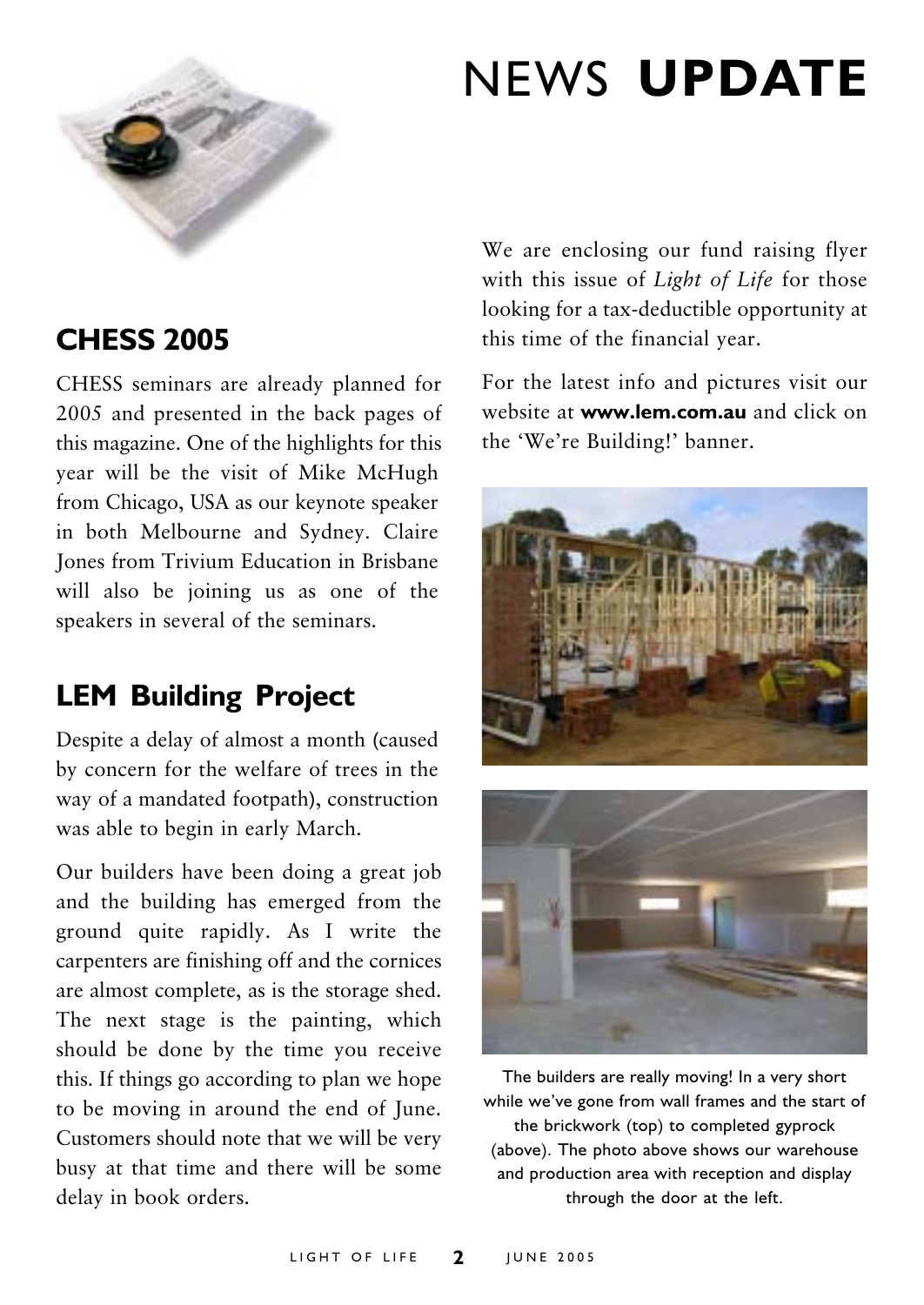

Phonics Seminar in Lae, PNG. If you look carefully you can see the walls are made of cardboard!



Mesia Novau, LEM's representative in PNG

### **Papua New Guinea**

I visited PNG in April and had a most productive time — God is doing some wonderful things in that nation. We had a twoday Biblical World View conference in Port Moresby with up to 60 in attendance and excellent response. Mesia Novau is working with several churches wanting to begin Christian schools, whilst LEM Phonics is being trialled in five government schools in Port Moresby. The test for this program will be assessed at midyear and we are believing God for a positive response from authorities. Mesia and I also spoke at a conference for Christian teachers held in Lae. Gabriel Waine, the organiser, had expected about 250 teachers for the conference, but almost 650 arrived. And what was most encouraging was that I was the only European there! God is definitely at work in the nation of PNG. There were two teachers in my Phonics group who had walked three days to catch a bus for a  $5-6$  hour ride to attend the conference. The Christian Integrated School is the only school in that valley, the state school having been closed 8 years ago.

### China

The Teachers College at Ruicheng is nearing the end of its first year of operation and the results are very encouraging. Even after only a short period of time, we are seeing the beginnings of incremental increase of the Kingdom. The school's influence not only in Ruicheng  $is$ hut throughout Shanxi Province.

Here is their report:

Joe Yuen, general manager of 'Kiss & Bake', a retail chain of 27 bakery shops in Beijing, is very impressed with the performance and attitude of our students that are undertaking training within their organization. He gave the following comments:

The students not only have good English skill, but also show the character of gratefulness, sincerity, willingness to go the extra mile and the assertiveness to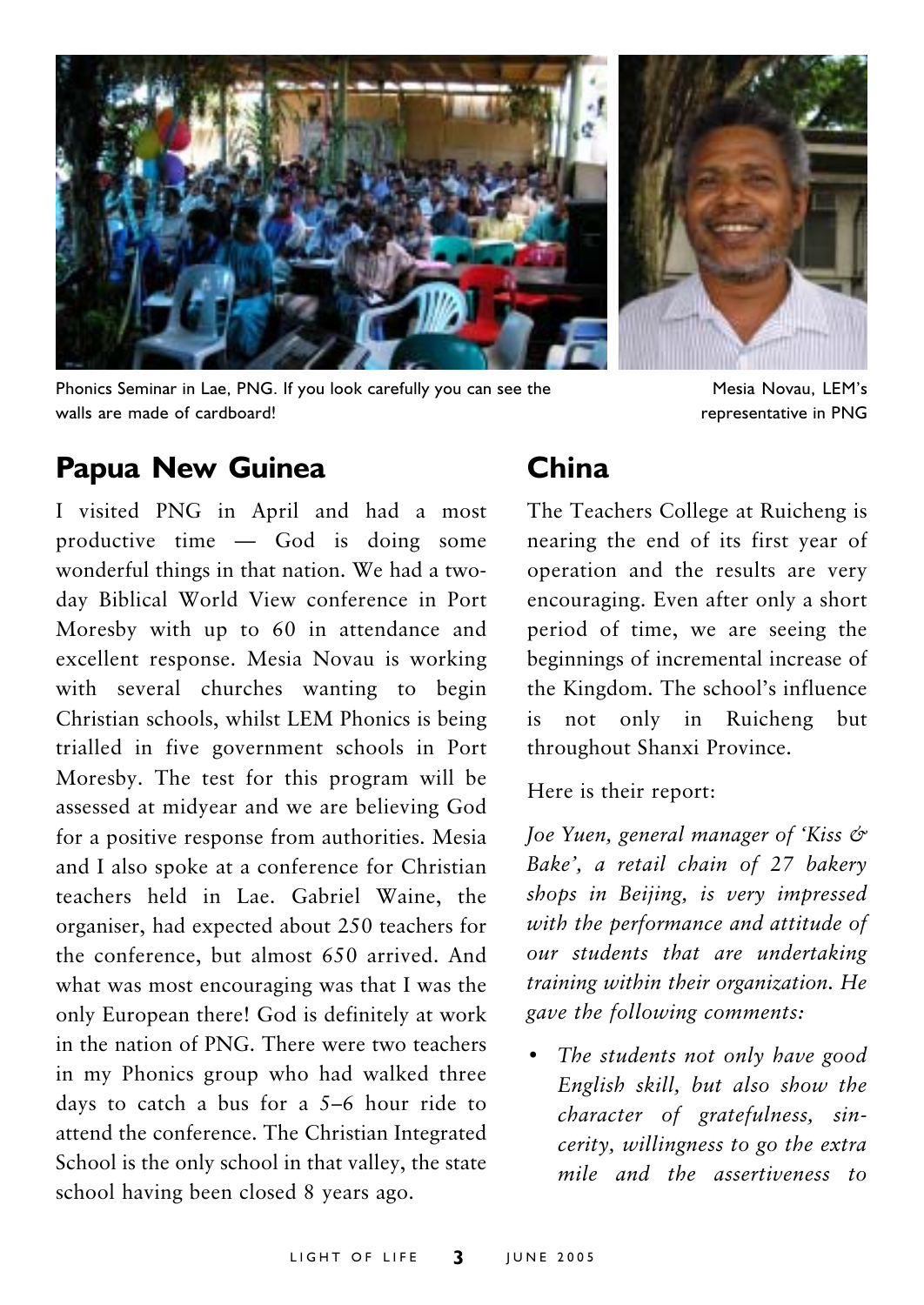reflect a just opinion to the management.

- Over the last 12 years of doing business in China. I have not encountered another group of students with such qualities. It has given me renewed faith in the Chinese people.
- 'Kiss & Bake' is the only retail chain in Beijing that has staff able to communicate in English in all their stores because of the students.

The spread of the Phonics program in China seems to again be growing after a time of some difficulty.

### Peru

Things continue to grow in Peru, with Bob Relyea being joined in the LEM team by Victor and Sandra Alvites to help with the growing workload and to promote the work throughout that nation. There are many Christian schools to be reached and processing the LEM Diploma Course is taking an increasing amount of time with over 130 teachers now enrolled. I am tentatively planning to go to Peru for conferences in mid  $2006 -$  this time we will probably concentrate on cities in the north of the country.

#### www.lem.com.au

#### SEARCH FUNCTION NOW AVAILABLE

Since last issue we have added a useful search function to our online order form. It is now possible to type your query and return all the catalogue items containing that text. It searches across all three catalogues (curriculum and library/ theological and reference/health) and returns the results in the browse window.

Try it soon by clicking 'online order form' from the welcome page, then go to the 'hrowse/search' tab on the order form

Remember to keep visiting our website for all our current promotions, up-to-date catalogues, resources and online ordering. If you have any questions, suggestions or comment about our website please email iohn@lem.com.au.

#### THE GIFT OF MUSIC WEBSITE **LAUNCHED**

In May we launched the website of The Gift of Music, a complete music course written by Wendy Hill in Melbourne.

LEM has produced and distributed the music appreciation part of this course (The Elements of Music) for some time, however with the launch of this website you can now access a wide range of information and background on Wendy's complete music program, including the piano course (Music for our Maker) and teacher training.

The site features a fun menu system which allows you to play piano notes and chords using the mouse or keyboard. Visit soon at www.lem.com.au/thegiftofmusic, or click 'The Gift of Music' in the 'Quick Links' box on the LEM homepage.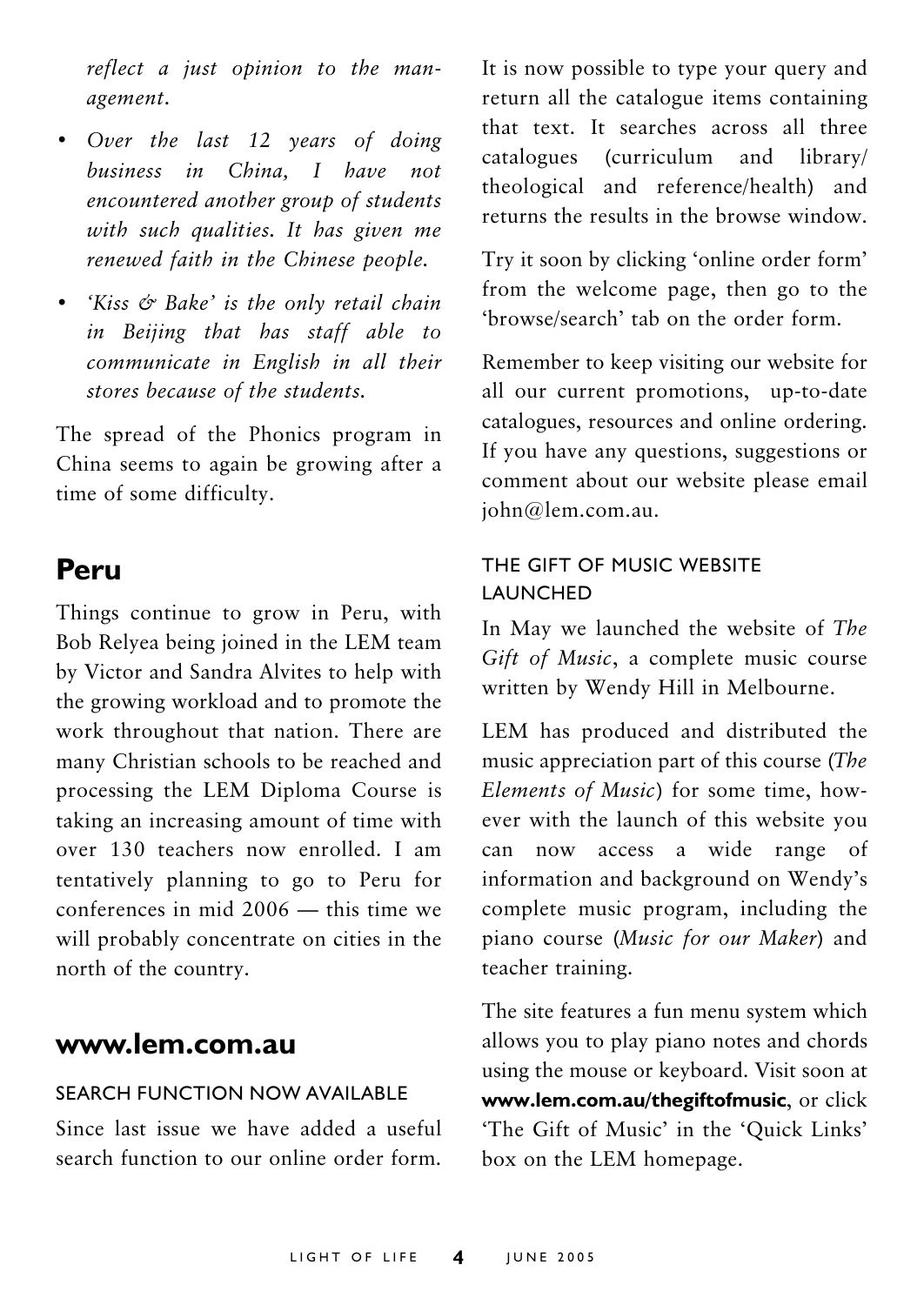

## **EXPLORING CHRISTIAN EDUCATION**

PETER FROGLEY



### **Humanist Manifesto**

In the past two centuries the champions of man's rebellion against God have banded together into an exclusive, pseudointellectual group calling themselves 'Humanists'

They have organized themselves into what American courts have recognised as an atheistic religion, called Humanism. This faith has its own holy book or bible - the Humanist Manifesto.

This modern, man-centred movement has appeared in organised form in quite recent history. The dates below record the development of Humanism.

- 1876 Ethical Culture Society formed in the USA
- 1888 First Ethical Culture Society in England
- 1933 Humanist Manifesto I
- 1941 American Humanist Association formed
- 1952 International Congress consolidated various groups into

the International Humanist and Ethical Union

- 1961 Torcaso decision: the US Supreme Court recognizes secular Humanism as a religion
- 1973 Humanist Manifesto II

## **Definition of Humanism**

Humanism: the rejection of religion in favour of a belief in the advancement of humanity by its own efforts.

Collins Compact Australian Dictionary

There are very few members of the actual Humanist Associations, but despite their small numbers they have had a profound effect on the way we live our lives. This effect is perhaps most admirably reflected in their infiltration into the education systems of the world. So effective has this been that the Humanist philosophy dominates not only state education, but also much of Christian education today.

Tragically, few people know what Humanism is and even fewer what Humanists believe. So pervasive has been their influence that some Christians consider themselves to be 'Christian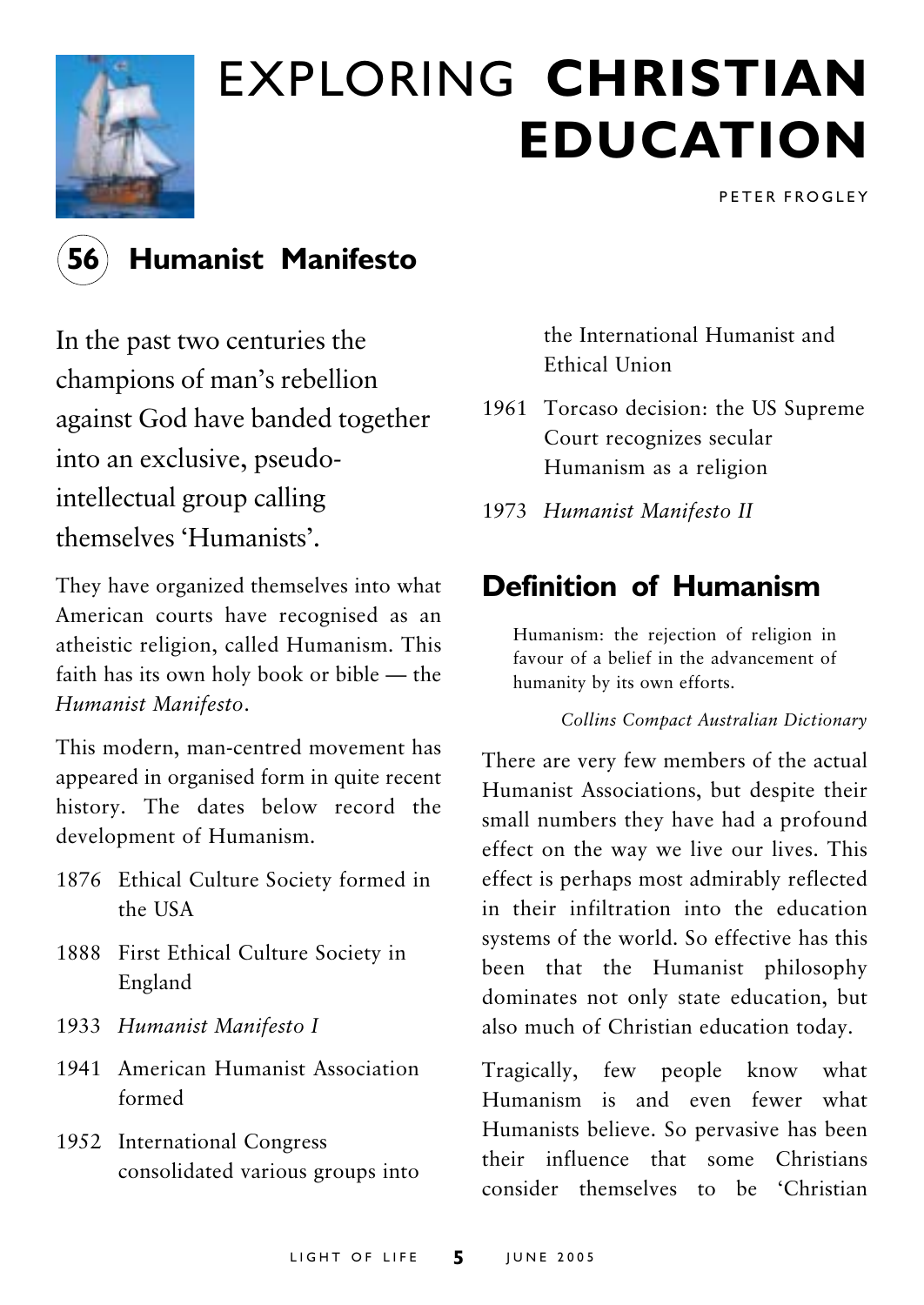Humanists', Even Humanists consider such a position to be an oxymoron, a contradiction  $in$ terms. Humanists more accurately understand the situation as Paul Kurtz wrote in The Humanist Alternative:

## Christians have **CONfined** themselves to the church when they should have been presenting policies for **every** area of life

Humanism cannot in any fair sense of the word apply to anyone who still believes in God as the source and creator of the universe.

Humanism is a religion  $-$  by definition and also by a 1961 and 1964 decree of the US Supreme Court. It is a non-theistic religion, in that it claims to have no allegiance to, and gives no credence to, any deity or supernatural element. It believes man is in control of his own being and destiny. Humanism is officially promoted by national Humanist Societies and, in particular, the International Humanist Society.

### **Humanist Manifesto**

The foundational humanist documentation read in part:

In 1933 a group of 34 liberal Humanists in the US defined and enunciated the philosophical and religious principles they believed to be fundamental. They drafted Humanist Manifesto I, which for its time was a radical document. Its authors claimed they were committed to reason, science and democracy.

... important as it was in its time, it has since been superseded by events; though significant, it did not go far enough. It did not and could not address itself to future problems and needs. In recognition of the pressing need, ...Humanist Manifesto II was drafted. This more extensive and comprehensive document addresses itself not only to the problems of religion and ethics, but to the pressing issues of civil liberties, equality, democracy, the survival of humankind, world economic growth, population and ecological control, war and peace and the building of a world community. ... if no deity will save us, we must save ourselves

Humanist Manifesto II was first signed by 114 individuals of prominence and distinction. ... Humanists are committed to building a world that is significant, not only for the individual's quest for meaning, but for the whole of mankind.'

Selected from the Preface to Humanist Manifestos I and II, Paul Kurtz, ed. published by Prometheus Books.

Humanists were quick to define their policies for every area of life and make application. Christians, on the other hand, have pietistically confined themselves to the church, when they should have been presenting Christian policies for every area of life. Some would say the battle has been lost, but with God it is never too late.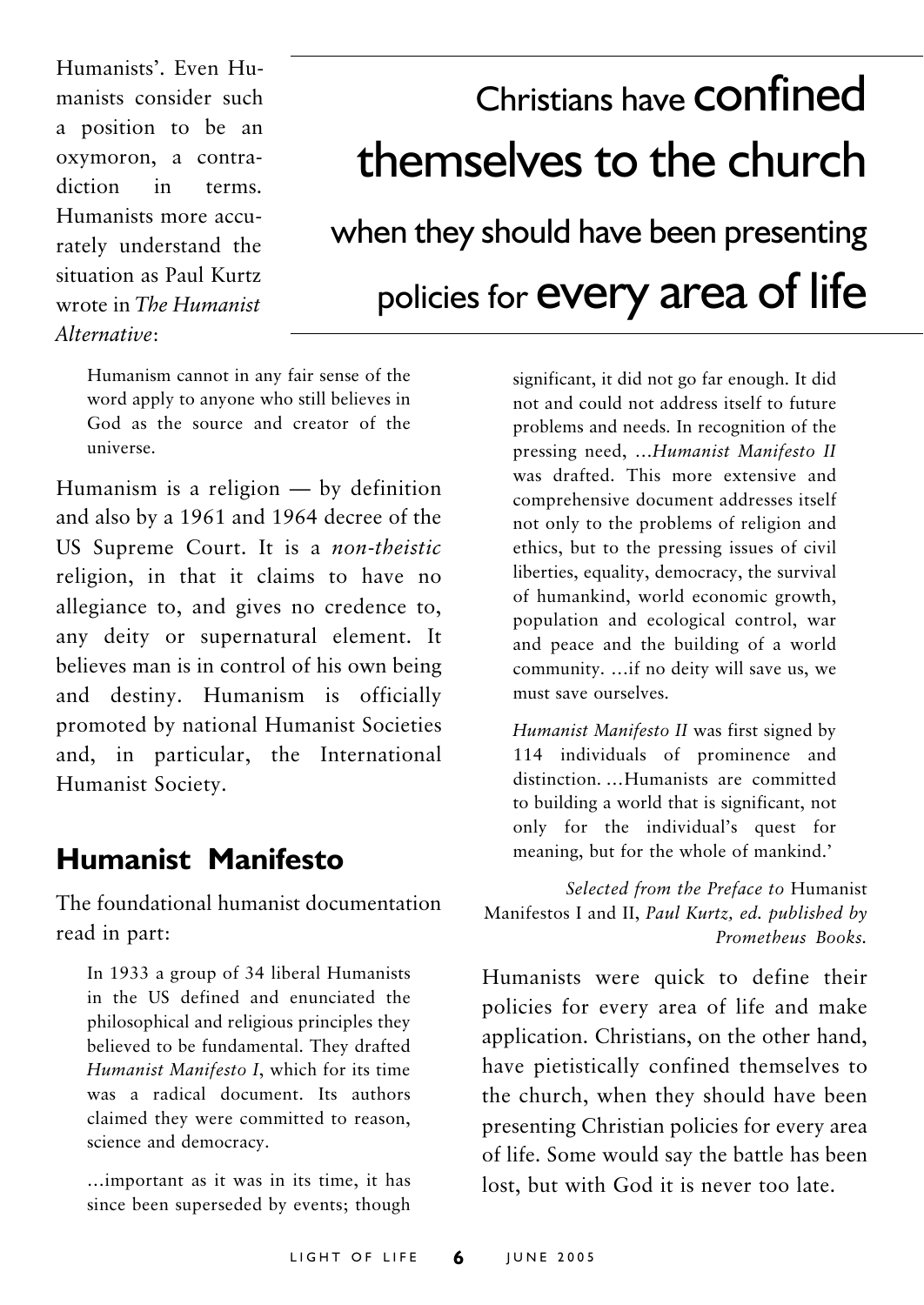The Humanist religion presents its statement of faith in the Humanist Manifesto. However, the practice of this statement of faith is by no means restricted to the Humanist societies. Its aims and philosophies are not simply evident but have largely become the prevailing faith at every level and sphere of our society. Their evangelistic efforts have been profoundly effective in making Humanism the pervasive force it is today.

What exactly do Humanists believe? Whilst the *Humanist Manifesto* is too long to reproduce here I have selected some relevant excerpts from the 1973 Humanist Manifesto II.

#### PREFACE

As in 1933, Humanists still believe that traditional theism, especially faith in the prayer-hearing God, assumed to love and care for persons, to hear and understand their prayers, and to be able to do something about them, is an unproved and outmoded faith. Salvationism, based on mere affirmation, still appears as harmful, diverting people with false hopes of heaven hereafter. Reasonable minds look to other means for survival.

#### **RELIGION**

We believe, however, that traditional dogmatic or authoritarian religions that place revelation, God, ritual, or creed above human needs and experience do a disservice to the human species.

This means evangelical, Bible-believing Christianity. Humanists are offended at demand  $\alpha$ f submission  $God's$ and obedience

...We find insufficient evidence for belief in the existence of a supernatural: it is either meaningless or irrelevant to the question of the survival and fulfilment of the human race. As non-theists, we begin with humans not God, nature not deity.

...But we can discover no divine purpose or providence for the human species. While there is much that we do not know, humans are responsible for what we are or will become. No deity will save us; we must save ourselves.

The fundamental concept of salvation is rejected as man is fully self-sufficient.

Promises of immortal salvation or fear of eternal damnation are both illusory and harmful

Rather, science affirms that the human species is an emergence from natural evolutionary forces.

...There is no credible evidence that life survives the death of the body.

#### **ETHICS**

We affirm that moral values derive their source from human experience. Ethics is autonomous and situational, needing no theological or ideological sanction.

On rejecting the Bible there is no standard for ethical behaviour - so ethics becomes whatever suits you at a given time!

Reason and intelligence are the most effective instruments that humankind possesses.

The controlled use of scientific methods, which have transformed the natural and social sciences since the Renaissance. must be extended further in the solution of human problems.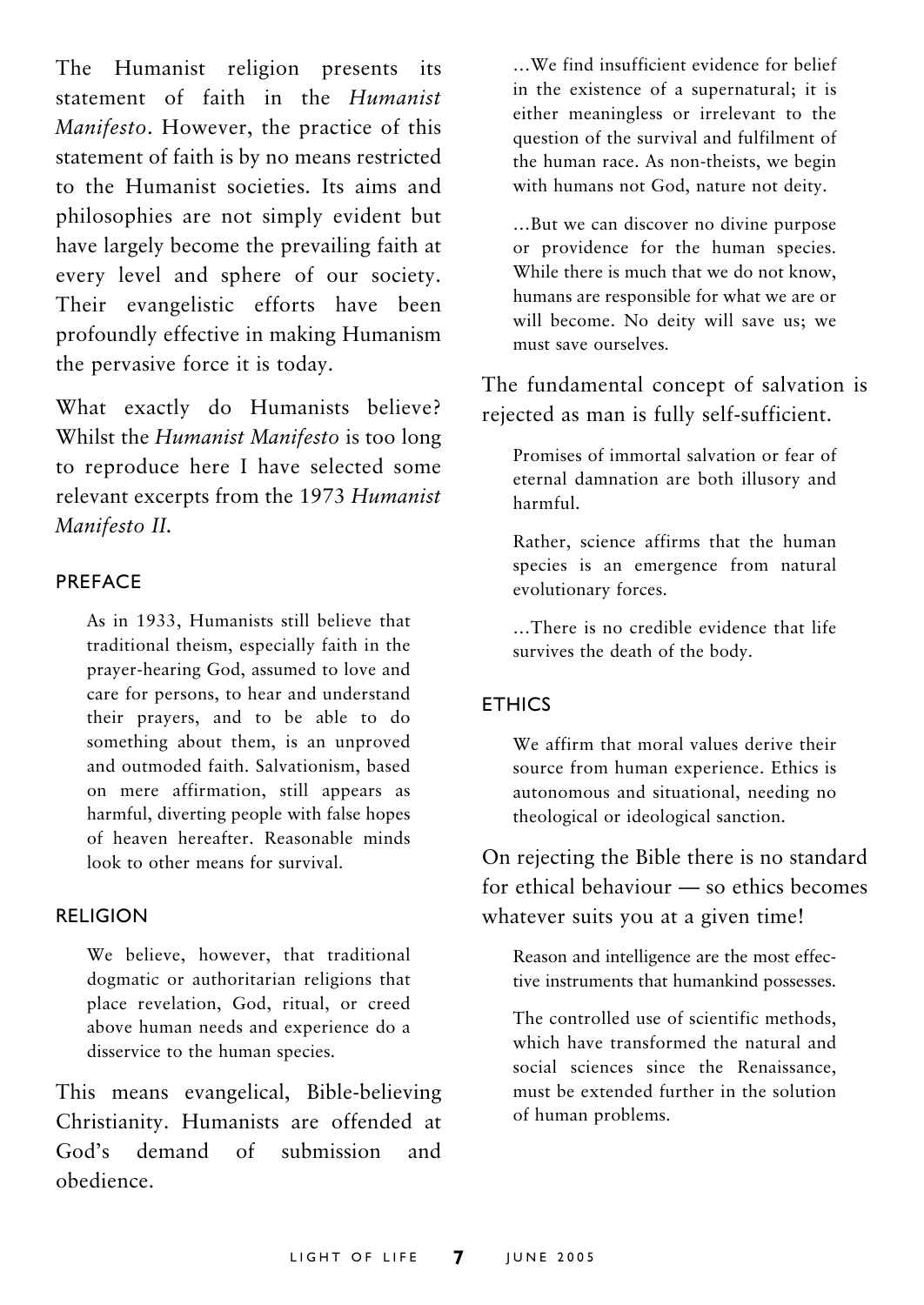#### THE INDIVIDUAL

The preciousness and dignity of the individual person is a central humanist value. Individuals should be encouraged to realise their own creative talents and desires. We reject all religious, ideological, or moral codes that denigrate the individual, suppress freedom, dull intellect, dehumanise personality.

In the area of sexuality, we believe that intolerant attitudes often cultivated by orthodox religious and puritanical cultures unduly repress sexual conduct. The right to birth control, abortion, and divorce should be recognized.

The many varieties of sexual exploration should not in themselves be considered 'evil'.

The moral education for children and adults is an important way of developing awareness and sexual maturity.

'moral education' This refers  $t_0$ humanistic morals — morals determined by human expediency.

#### **DEMOCRATIC SOCIETY**

It also includes a recognition of an individual's right to die with dignity, euthanasia, and the right to suicide. We oppose the increasing invasion of privacy, by whatever means, in both totalitarian and democratic societies. We would safeguard, extend, and implement the principles of human freedom evolved from the Magna Carta to the Bill of Rights, the Rights of Man, and the Universal Declaration of Human Rights.

We must extend participatory democracy in its true sense to the economy, the school, the family, the workplace, and voluntary association.

This democracy (man's rule) is obviously a necessity if the standards of God's Word have been rejected.

All persons should have a voice in developing the values and goals that determine their lives

The separation of the Church and State and the separation of ideology and State are imperatives. The State should encourage maximum freedom  $for$ different moral, political, religious, and social values in society. It should not favour any particular religious bodies through the use of public monies, nor espouse a single ideology and function thereby as an instrument of propaganda or oppression, particularly against dissenters.

This humanistic notion of 'separation of church and state' is a deliberate distortion of the same notion proposed in the American constitution, which was intended to forbid the establishment of a state church in the USA

The principle of moral equality must be furthered through elimination of all discrimination based upon race, religion, sex, age or national origin... society should provide means to satisfy every individual's basic economic, health, and cultural needs, including, wherever resources make possible, a minimum guaranteed annual income.

We believe in the right to universal education. Everyone has a right to the cultural opportunity to fulfil his or her unique capacities and talents.

Innovative and experimental forms of education are to be welcomed.

We deplore racial, religious, ethnic, or class antagonisms. Although we believe in cultural diversity and encourage racial and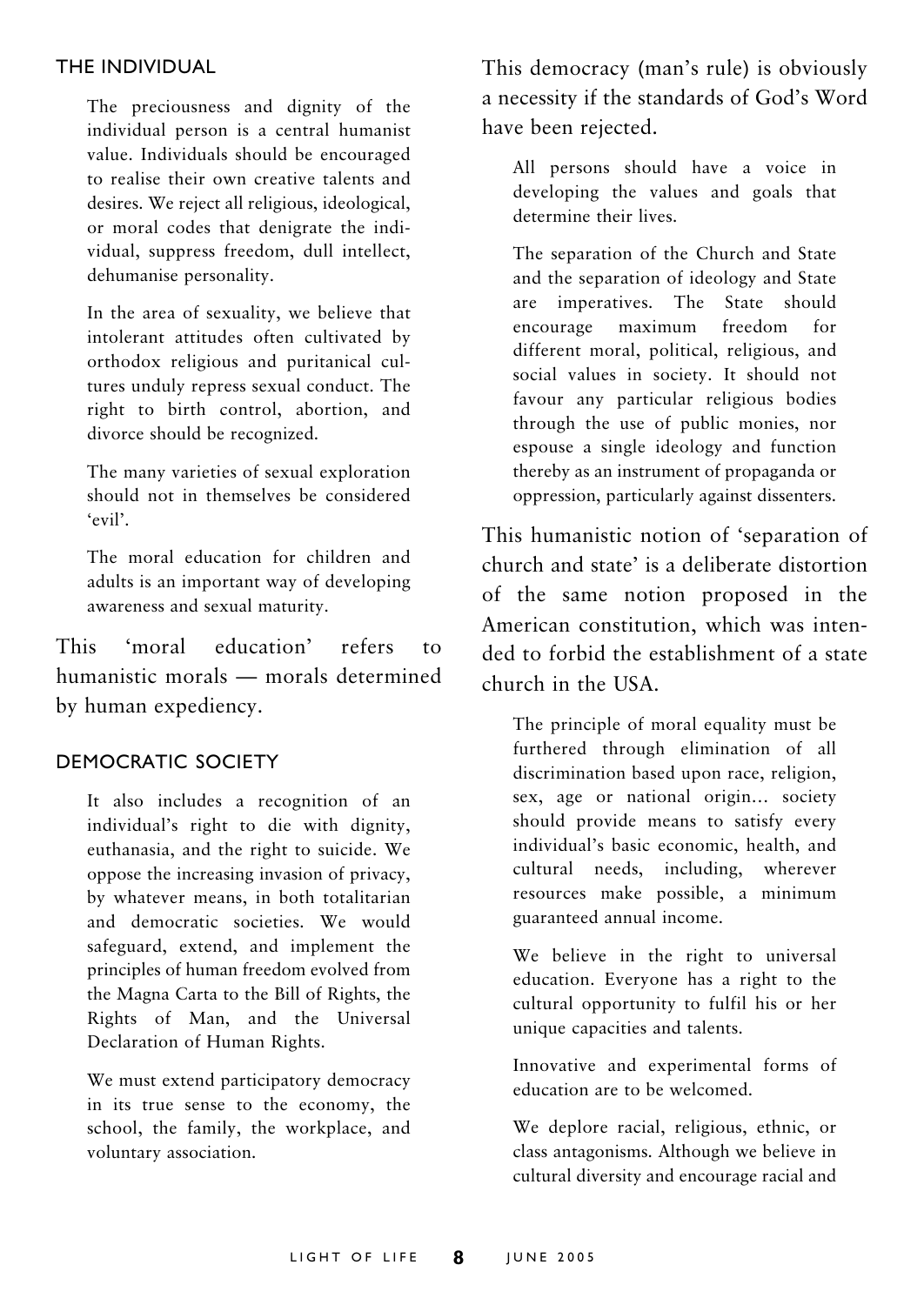ethnic pride, we reject separations which promote alienation and set people and groups against each other: we envision an integrated community where people have a maximum opportunity for free and voluntary association.

We are critical of sexism or sexual chauvinism - male or female. We believe in equal rights for both men and women to fulfil their unique careers and potentialities as they see fit, free of invidious discrimination.

#### **WORLD COMMUNITY**

We deplore the division of humankind on nationalistic grounds. We have reached a turning point in human history where the best option is to transcend the limits of national sovereignty and to move toward the building of a world community in which all sectors of the human family can participate. Thus we look to the development of a system of world law and a world order based upon transnational federal government.

We thus reaffirm a commitment to the building of a world community, at the same time recognizing that this commits us to some hard choices.

This world community must renounce the resort to violence and force as a method of solving international disputes.

This is the one world government idea that will eliminate nations as such  $-$  to usher in a utopia where all will live in peace. Unfortunately, such planners have not considered the nature and effect of sin

War is obsolete. So is the use of nuclear, biological and chemical weapons. It is a planetary imperative to reduce the level of military expenditure and turn these

## Education is the most powerful ally of Humanism

savings to peaceful and people-oriented uses

The world community must engage in cooperative planning concerning the use of rapidly depleting resources.

The problems of economic growth and development can no longer be resolved by one nation alone; they are worldwide in scope.

World poverty must cease. Hence extreme disproportions in wealth, income, and economic growth should be reduced on a worldwide basis.

Jesus said in Matthew 26:11, 'The poor you will always have with you.'

Travel restrictions must cease. The world must be open to diverse political, ideological, and moral viewpoints and evolve a worldwide system of television and radio for information and education. We thus call for full international cooperation in culture, science, the arts, and technology across ideological borders. We must learn to live openly together or we shall perish together.

#### **DECLARATION**

In 1980 Paul Kurtz, Director of the Humanist Association, wrote:

Secular Humanists may be agnostics, atheists, rationalists, or skeptics, but they find insufficient evidence for the claim that some divine purpose exists for the universe. They reject the idea that God has intervened miraculously in history or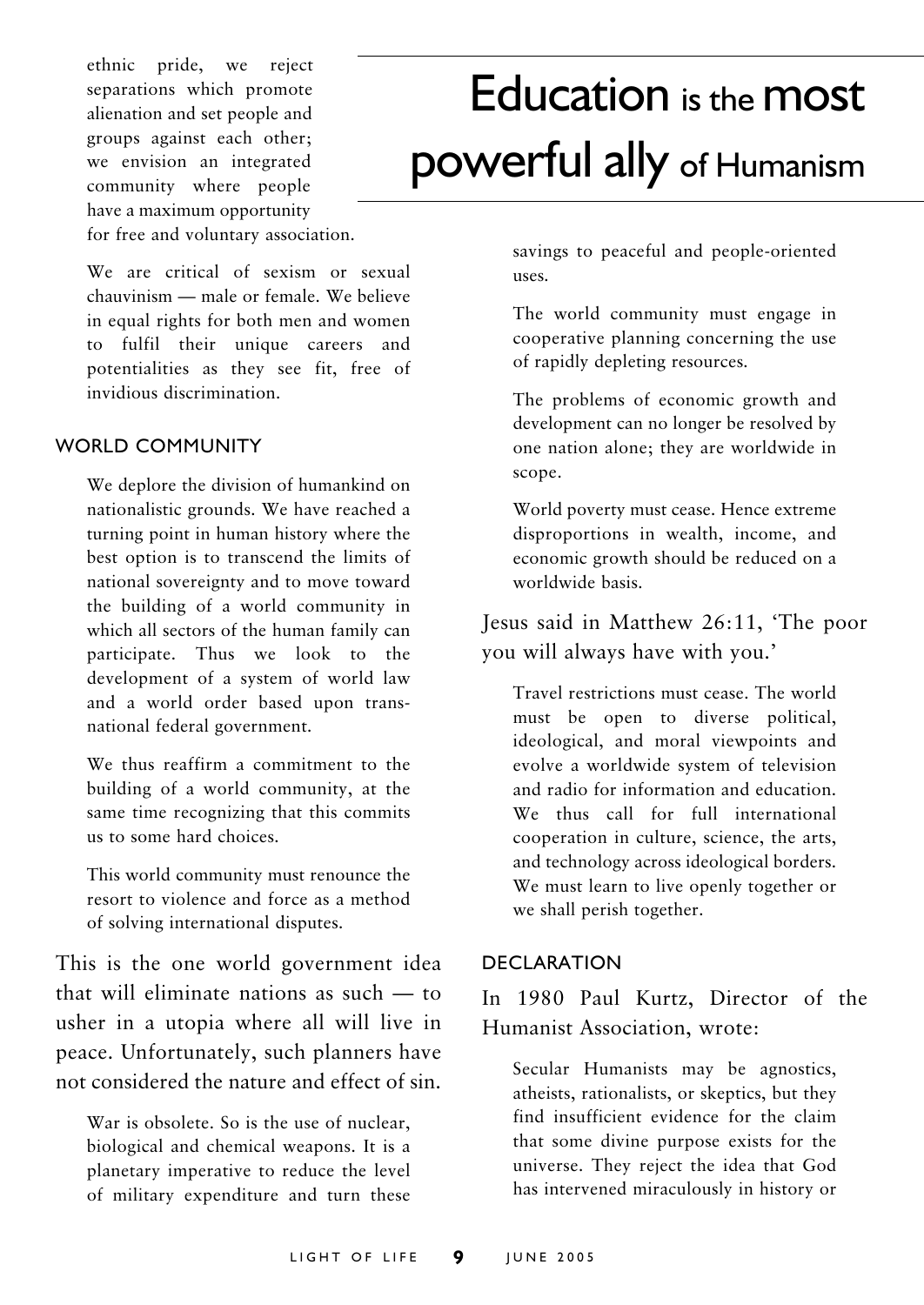revealed himself to a chosen few, or that he can save or redeem sinners.

Paul Kurtz, 'A Secular Humanist Declaration', in 'Free Inquiry', Winter 1980-1981

## **Schools of Humanism**

Humanists have targeted education as they appreciate that if you control the thinking of a generation you are able to change the culture of the nation

Education is the most powerful ally of humanism, and every American public school is a school of humanism. What can the theistic Sunday schools, meeting for an hour once a week, and reaching only a fraction of the children, do to stem the tide of a five-day programme of humanistic teaching?

'Humanism, a New Religion', Charles Francis Potter; quoted in 'Teaching Methods', p. 139.

## **Humanistic Training**

As the great majority of us received our training in humanistically dominated schools, we have been, often unwittingly, indoctrinated in the faith of Humanism Our minds have been trained to operate from a man-centred perspective. This endeavour by Humanists has been so successful that many Christians are so strongly influenced that they do not know how to begin to implement Christian values and concepts in an educational programme. They find it difficult to assess whether a particular programme is Humanist or Christian. Thus many Christian educators, both teachers and home educators, find it difficult to teach from a Christian perspective.

## **A Test for You**

Many of the concepts Christians have accepted as godly are, in reality, based in humanistic presuppositions. I have posed some questions below that you may like to consider as a test to see how you have been influenced

1. Teachers and parents should allow children the freedom to express themselves.

The task of parents is to bring their children into the discipleship of Christ.

2. Punishment results in the repression of a child's creativity.

Punishment is not repressive if administered according to the Word of  $God.$ 

3. Exams and testing are unfair. Failing is quite unnecessary and destructive of children's self confidence

All of life is a test and children needs to be trained to expect and delight in testing.

4 A child should decide for himself what he should learn

Parents should provide direction for their children  $-$  it is their hiblical responsibility.

5. All children must have equal opportunity as all are equal. Children are not equal  $-$  they are different.

So the battle continues for the minds of our children — which side will you support?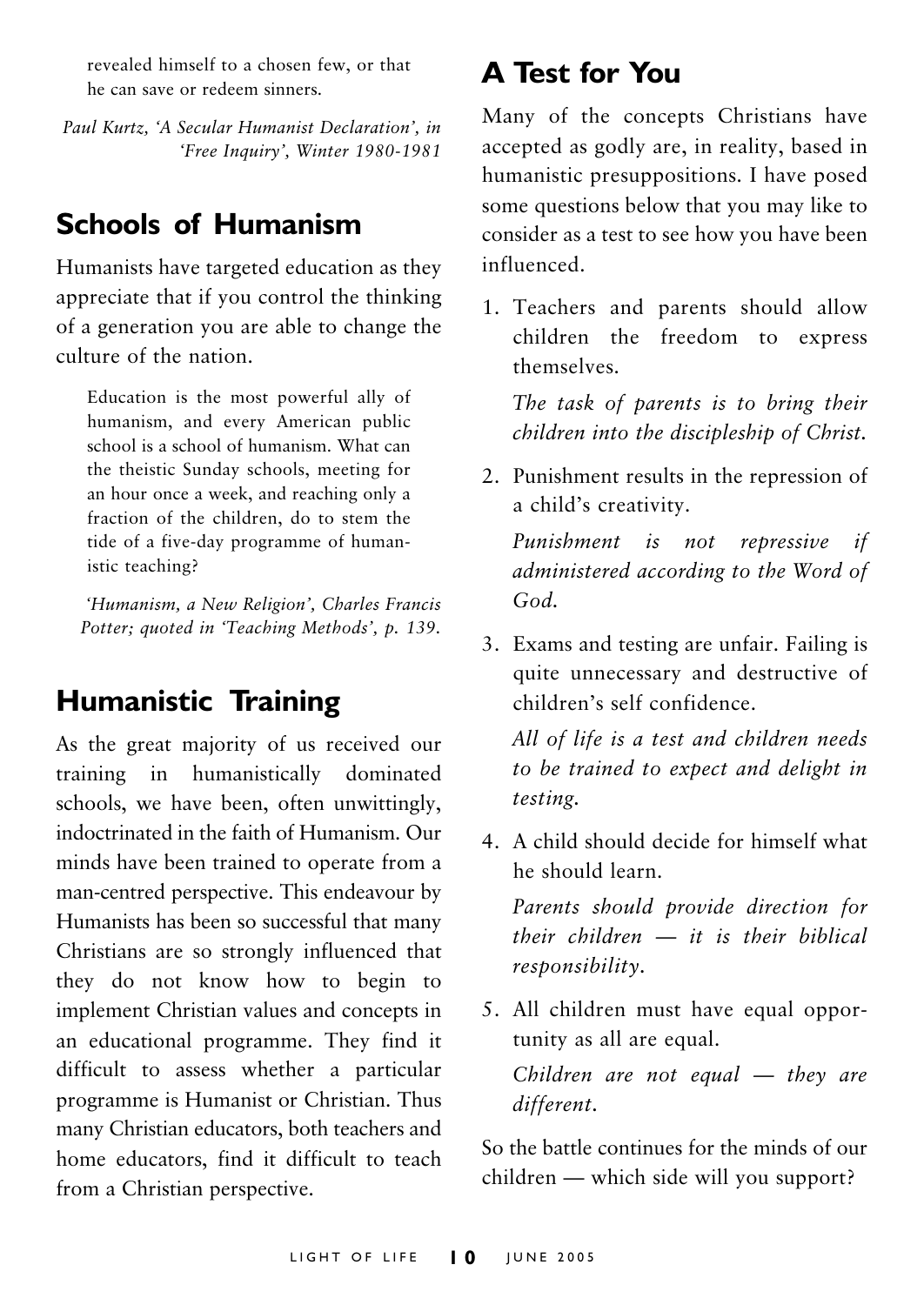## **TEACHING THE TEACHERS**

#### **KEVIN DONNELLY**

The President of the Australian Education Union, Pat Byrne, argues that a national review of teacher training is simply a political exercise and a waste of time and money.

She is wrong. Serious concerns about the way beginner teachers are prepared for the realities of the classroom were highlighted in last week's Victorian State Parliament inquiry. A major misgiving is that overly theoretical courses are failing to turn out teachers of value and substance

Certainly, a submission by the Australian Council for Educational Research to a federal inquiry last year noted that the variation in quality of teacher training education was 'considerable' and 'arguably one of the least accountable and least examined areas of professional education in Australia'

Part of the problem is that those responsible for professional development push their own political and new-age curriculum agendas.

First, the approaches to teacher training focus as much on analysing how education supposedly reproduces social inequality as it does on teaching teachers how to teach. Long gone are the days when learning was about introducing students to what Matthew

Arnold termed the best that has been thought and said. Teachers are not simply there to impart a thorough grounding of history, literature, biology or mathematics, but rather to critique mainstream society and to fight for greater equity and social justice.

The Australian Education Union reasons this is because Australian society is a 'class-based society that is diverse and characterised by inequality and social conflict'.

But not only does the union ignore the fact that Australia pioneered such reforms as the eight-hour day, votes for women and progressive taxation, it argues that the best way to achieve social justice is to adopt a left-wing agenda on such topics.

The Australian Curriculum **Studies** Association, a peak body bringing together academics, teacher educators and teachers. adds weight to the argument, saying that Australian society is riven by social injustice and that schools must contribute to rectifying the situation:

They (schools) must work with all students to unmask and confront the complex social causes of inequality, including the function of schools themselves in this regard. In other words, schools must work at several levels to redress injustice in society which still fails to recognise it, and often to act upon it effectively even when it does.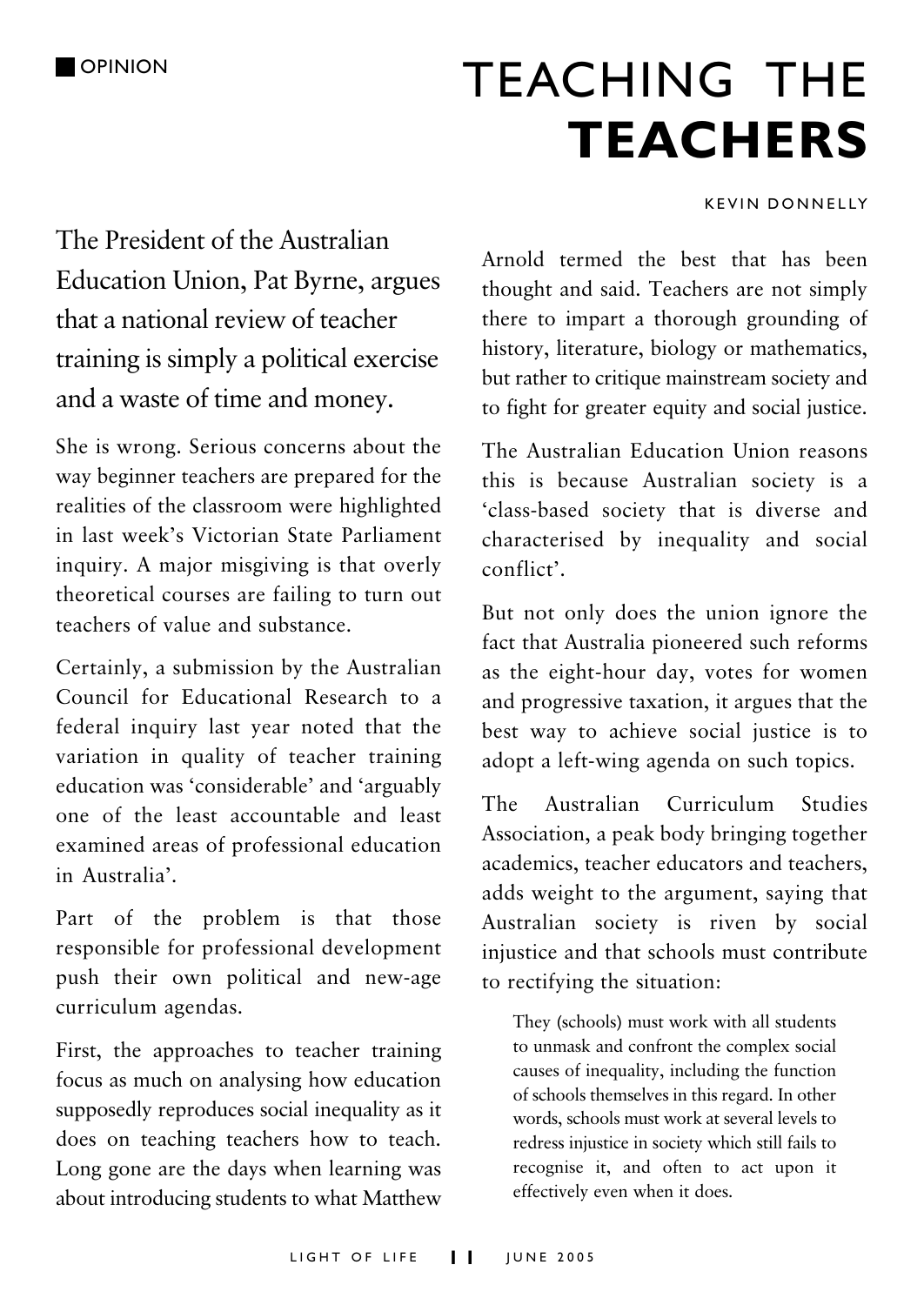Those lucky enough to have completed teacher training during the 70s and 80s will A Charter for Australian Education says there are no right or wrong answers and that

recognise the approach  $t_{\Omega}$ education advocated by the union and the

correct spelling is for the Spell checker

ACSA. Building on the works of sociologists such as M.F.D. Young, Pierre Bourdieu and Bowles and Gintis, schools become part of the ideological state apparatus.

As such, the argument goes, competitive assessment and rewarding individual effort simply reinforce disadvantage. Similarly, the way traditional subjects such as literature and history were taught gives the advantage to the more powerful and acts to marginalise already disadvantaged groups.

The result? ACSA's Policy on Social Justice, Curriculum and Pedagogy says traditional approaches  $t_0$ education. such as competitive assessment, are largely to blame.

While many parents and employers might think competition and excellence are worthwhile pursuits, and that success at school helps to overcome disadvantage and increases social mobility, teacher organisations argue the opposite. Thus, there is an emphasis on non-competitive and non-graded assessment and focus on affirmative action programs for so-called 'victim' groups such as women, migrants and the working class.

Those responsible for teacher training, such as the Australian Council of Deans of Education, are also guilty of pushing wacky, New-Age curriculum ideas. New Learning:

memorising, including rote learning, and testing are things of the past.

The so-called 'new basics' is all about 'autonomous and self-directed learning'. And, according to the edu-babble much loved by 'educrats', learners will be 'equipped with problem-solving skills, multiple strategies for tackling a task and a flexible solutions-orientation to knowledge'.

The council also argues that 'mathematics is not a set of correct answers' and that correct spelling is 'something for spell-checking programs'. So much for  $1+1=2$  and the fact that no amount of spell checking can distinguish between the correct use of 'to' and 'too' or 'knight' and 'night'.

Dr Brendan Nelson's inquiry into teacher training followed the furore over remarks by NSW English Teachers Association president Wayne Sawyer, that teachers were failing students because they could not think critically - a fact he said was underlined by their failure to vote against the Howard Government.

Given that controversy and the wacky curriculum ideas held by those responsible for teacher training, it is time to see whether the inmates have taken control of the asylum.

First published in The Age on 7 March 2005.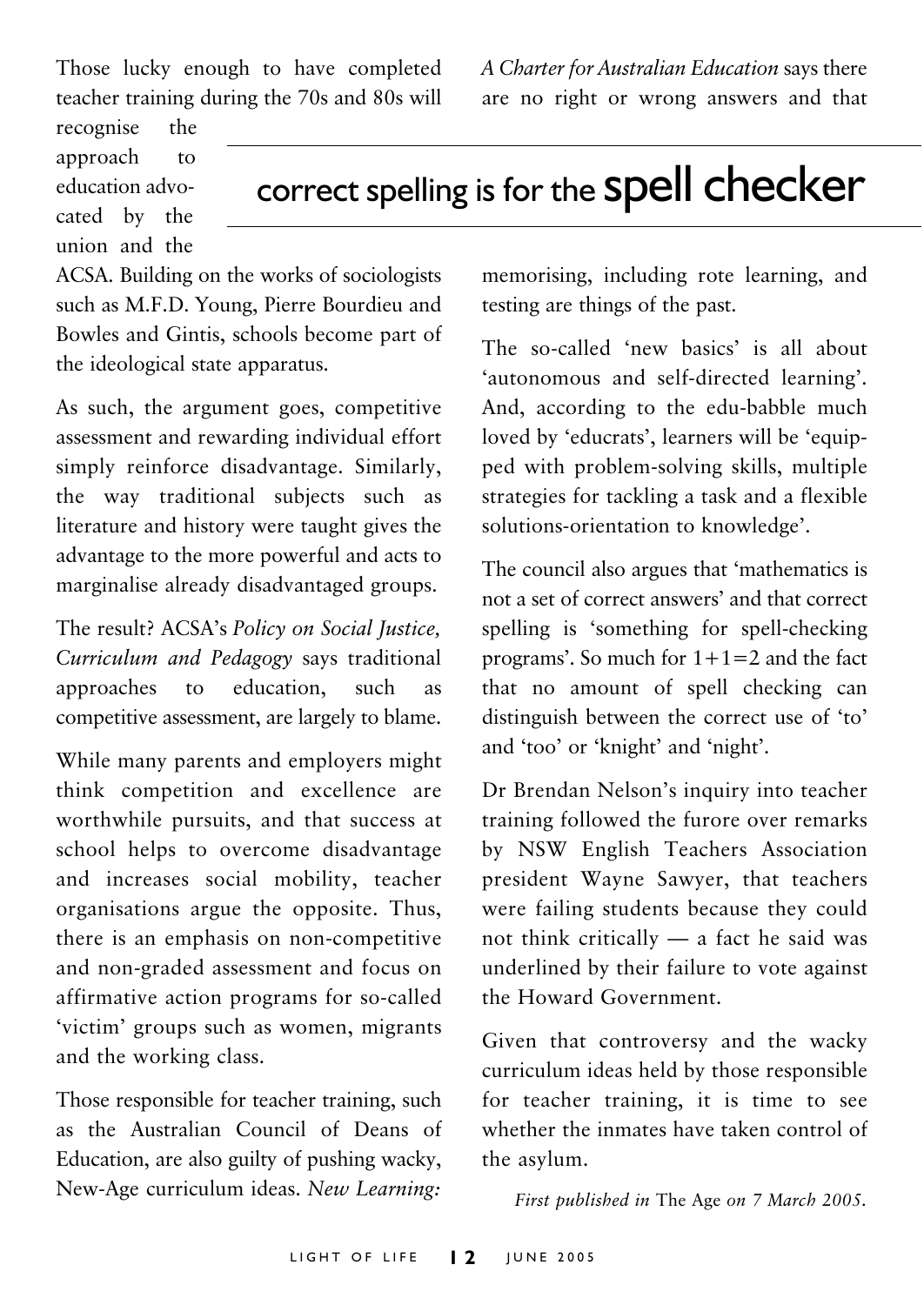## HOLDING THE STUDENTS' ATTENTION

#### LYNN WITMER

As a teacher, you do not try to hold someone's attention for the same reasons an entertainer or an acrobat does. Showing off is not your goal.

However, you realize that you cannot teach wandering minds. Nectar attracts bees, carrion draws eagles, and marshland brings in ducks. What can you do to attract minds?

#### ESTABLISH CLASSROOM DISCIPLINE

This might seem to be a strange way to begin. But if you fail to make the students care about learning, you will not hold their attention for long, even though you pound the lectern before them

#### TFACH WHAT YOU HAVE AI READY **I FARNED YOURSELF**

Bluffing your way through classes cannot be effective in the long run. Your job is to have explored your subject from many angles so that if one method of teaching fails, you have a whole suitcase full of others to try. In other words, you should not try so much to teach everything you know as to know everything you teach.

#### **TFACH WITH ANIMATION**

This is more than the ability to keep a steady stream of words (however flat and redundant) flowing from your mouth. Your utterances should come with meaningful variety - variety in length, in volume, in pitch, in speed, and in force. Nobody appreciates music that lacks these variations. On the other hand, music with no repetition is meaningless. What you need is repetition coupled with variation.

If you can talk easily, you might want to hush your 'noisemaker' occasionally for the effect that silence can work. Apparently, God uses this method. Revelation 8:1 says that 'there was silence in heaven about the space of half an hour.' After this, seven angels sounded, each in his turn.

Use plenty of questions. Questions help you to get inside the students' minds. They show you how much the students know. They also arrest the students' thoughts to get them to think with you. Vary your kinds of questions, and be sure to involve everyone. Do not be too quick to answer your own questions. Occasionally ask a question, and move on without discussing it directly. Don't forget to use questions the students themselves ask.

Using animation suggests the use of meaningful gestures. Naturally, you need not jump about like a jack-in-the-box or constantly use the same artless motions in your presentations. But neither should you be like the snowman, frozen and stiff.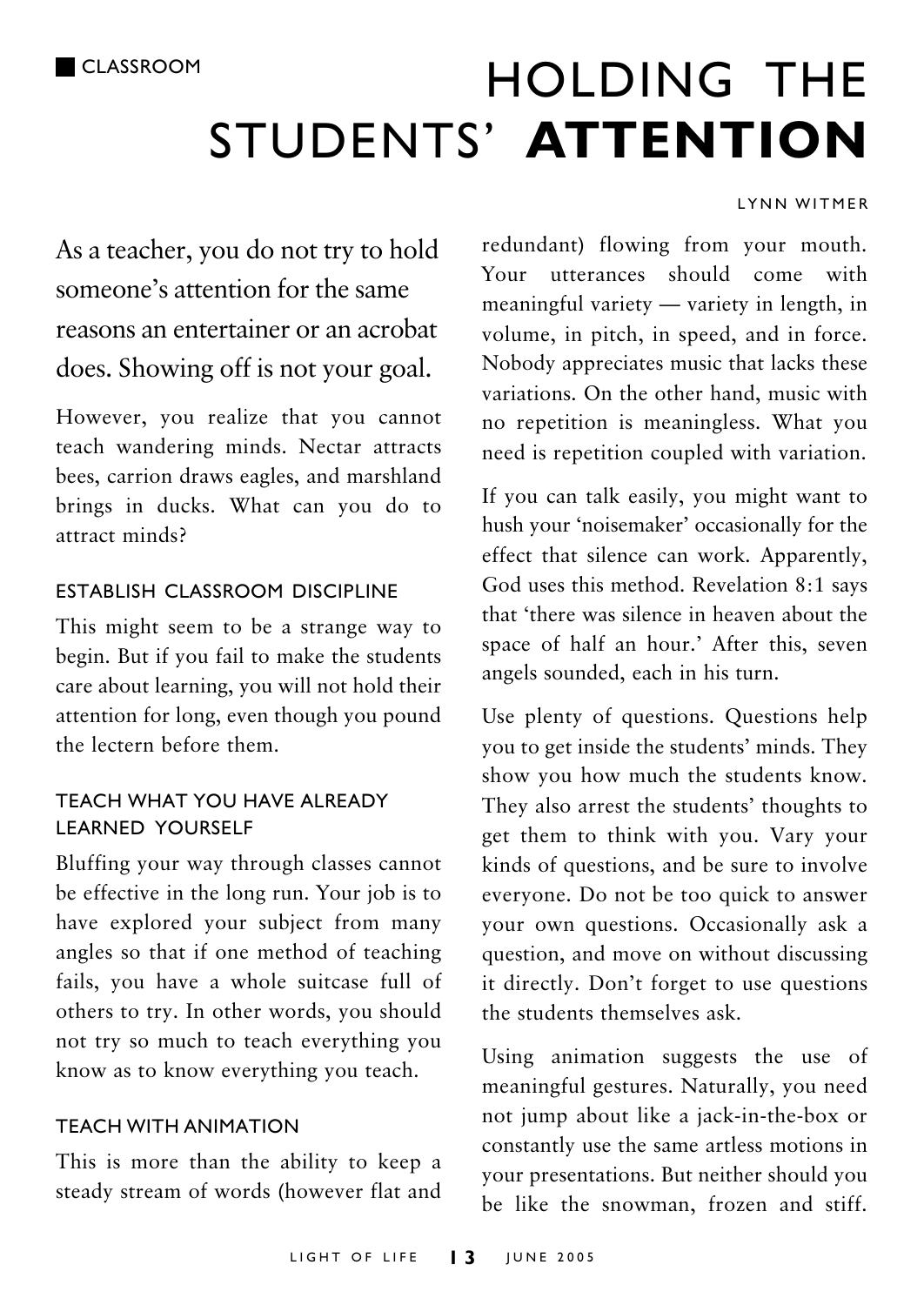Appear enthusiastic. My grandfather fondly remembers a history teacher who 'almost preached when he taught.' Enthusiasm left its impression.

#### **BE A COLLECTOR OF STORIES**

The careful collector does not simply have a jumbled hodgepodge stuffed in a sack. His accumulation is organized carefully. He discards the inferior. But he is always on the lookout for more. Stories aid the memory in ways that few other devices can. Since they are so powerful, use only worthy specimens, but do not neglect to use them. Learn how to give quality presentations of stories, too, not omitting the colour that pertinent detail paints. Remember that stories do not have to be funny or complex to be good. Some of the best are simple accounts taken from real life, past or present. Truth is weightier than fiction.

#### HELP YOUR STUDENTS REALISE THAT ALL LEARNING IS RELATED

If 'all truth is God's truth,' then it is all connected. Our Maker does not operate in disjointed and confused systems. Think of truth as a monolithic edifice. Its being is eternal, and its size outdistances our ability to comprehend. Each member of the structure adds to its magnificence, but each is related to the whole. No particle of truth, be it a science fact or a Bible phrase, exists alone. When you discuss parallels of history, or use recently studied math methods in science, or refer to a reading story to illustrate a devotional point, you are showing how truth is connected.

Try to bridge the gap between theoretical and applied learning. Use illustrations that fit your pupils' frame of reference. If you are discussing the two-stroke engine, for example, ask how many have ever heard a chainsaw and how and why it sounded different from a car. Better still, bring in an old chainsaw to dismantle

#### **BUILD ON LOGIC**

Saying that something is so does not make it so. Your teaching should always have the force of sound thinking behind it. Emotion has its place, but it should be the servant, not the master, in education. Use common sense as well, and above all, let the Scriptures be the confining and broadening standard in shaping your views.

#### HAVE SOMETHING WORTHWHILE TO SAY

More important than the delivery of your class presentation is its content. Be not like Peter, who on the Mount of Transfiguration. having nothing valuable to say, said it anyway! Better to be silent than to babble empty phraseology. However, as a teacher, you have to talk — it is an essential part of your job. Just be sure that your discussion is full of meaning and relates well to the situation. Since you are dealing with children, you will need to repeat, rephrase, and review. But never draw from a stale cistern. Make all your words contribute to learning. Be like Stephen, who had his entire audience 'looking steadfastly on him' because of his Holy Spirit illumination and his provocative, convincing message.

God bless you as you teach with authority.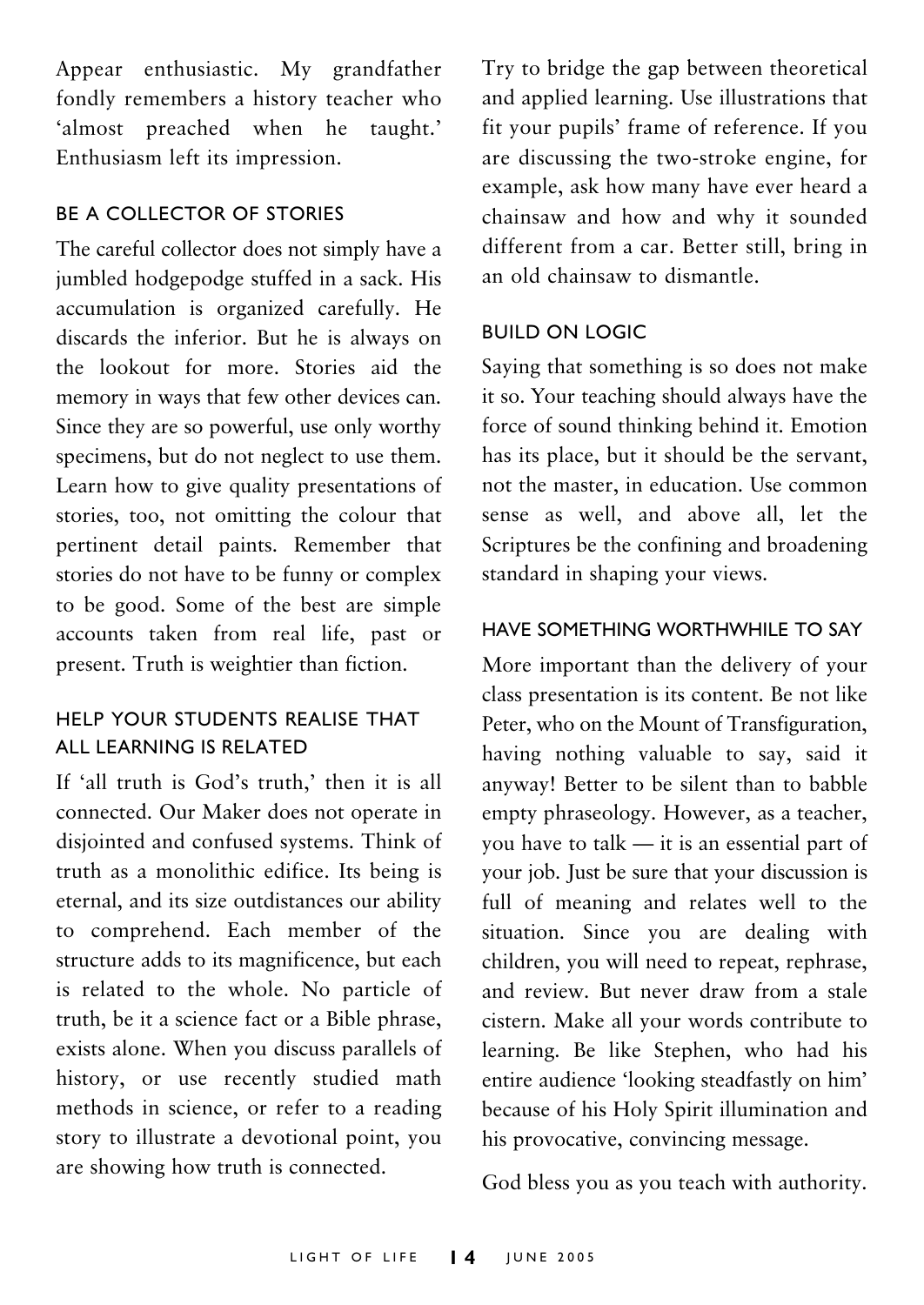

Pumping, filtering, regenerating, growing ... our bodies are extraordinarily busy and, often, only receive our attention when things go wrong.

Generally, our bodies go about their miraculous and mysterious work without fanfare. So, before you grumble about heartburn or that dodgy knee, check out some of these body facts.

- After the sperm cell has fused with the egg cell, every human spends a blissful, uncomplicated half an hour as a single  $rel1$
- · Your stomach, which ensures food will reach it even if you are standing on your head, takes the prize as your most eager organ. So keen is it to work that it has to produce a new layer of mucous every two weeks lest it digest itself
- · Your most polite organ is your left lung - it grows smaller than your right lung so your heart has more room to move in.

## YOUR BODY'S **BELIEVE IT** OR NOT!

- · But it's your brain which is the greediest: although it's only two per cent of the body's weight, it uses 20% of its oxygen (the basic nutrient employed by the brain's neurons is glucose; in order to metabolise the glucose, neurons need lots of oxygen).
- As you read this sentence, 50,000 cells in your body will die and be replaced by new ones. (As you read the next sentence, it's curtains for 70,000 cells.) Different types of cells regenerate at different rates: cells that line the alimentary canal are replaced almost every day; nerve cells do not reproduce at all.
- $\bullet$ As we get older, the brain loses almost one gram per year because its nerve cells die and cannot be replaced.
- In a single day, your brain generates more electrical impulses than all of the world's telephones combined.
- Your brain is receiving and processing about 100 million snippets  $\alpha$ f information at any given moment.
- If the blood supply to your brain is cut off, you will lose consciousness after just eight to 10 seconds.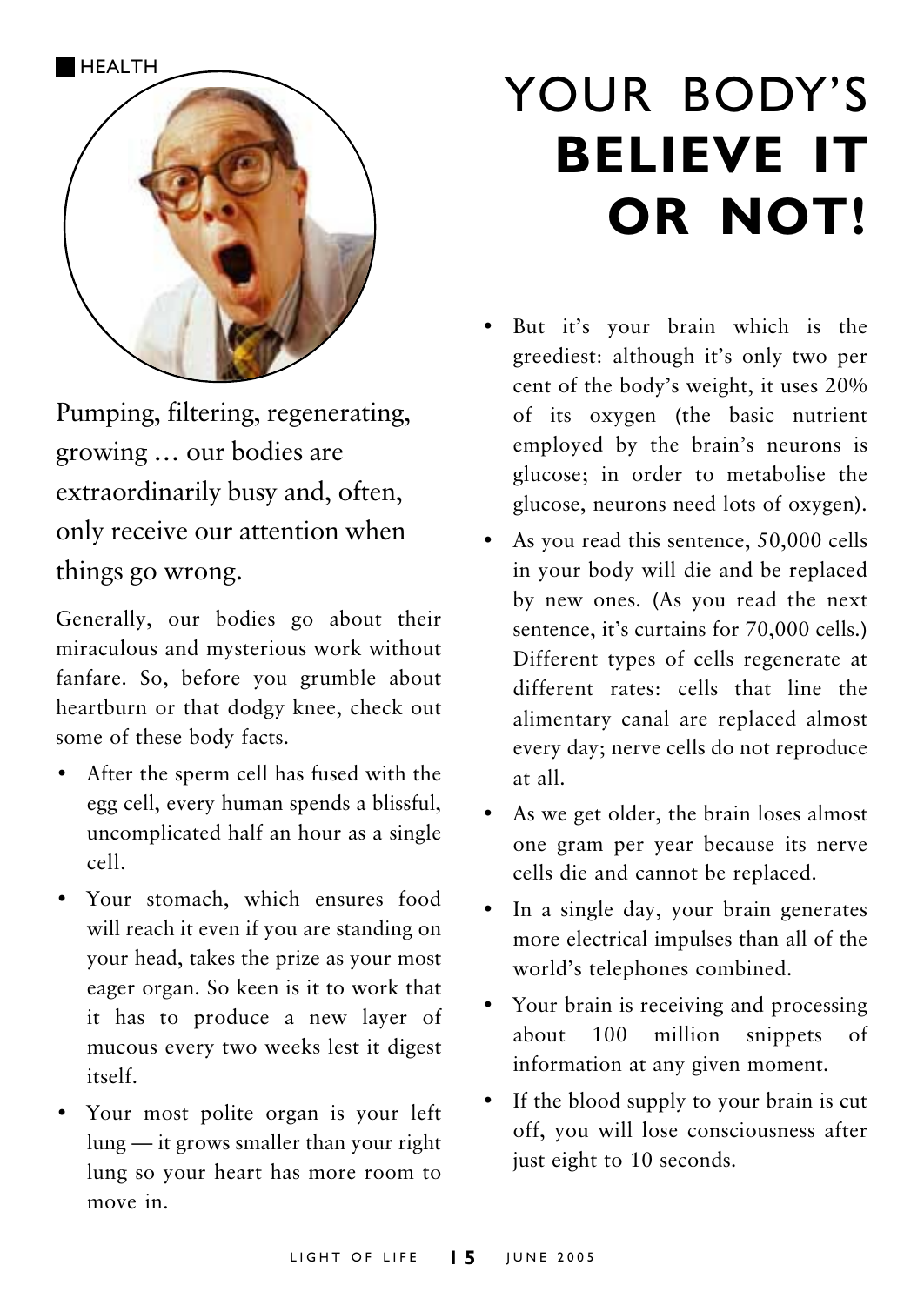- When you sneeze, every function in your body momentarily stops, including your heart beat.
- The fastest sneeze ever recorded clocked in at 165 km per hour.
- The liquid from the centre of a coconut can be used as a substitute for human blood plasma in cases of emergency because it is sterile, readily accepted by the body and does not destroy red blood cells.
- Your mouth contains around 10,000 taste buds, whose purpose is to guide you away from eating unsafe foods and help you to maintain a healthy chemical balance in your body.
- The lifespan of a taste bud is ten days but the cells are constantly being renewed, roughly one every ten hours.
- You breathe out half a litre of water vapour every day.
- If you shouted for eight-and-a-half years,  $\bullet$ you would produce enough sound energy to heat up just one cup of tea.
- The total surface area of your lungs is about the size of a tennis court, however, if you're not doing vigorous exercise, you only use about 5% of your lungs' gas-exchanging surface.
- Relative to its size, the strongest muscle in the body is the tongue.
- Your fingernails grow four times faster than your toenails.

## more than half your bones are in the **hands** and feet

- Your heart beats about 100,000 times in one day, which equates to more than 2.5 billion times in the average life.
- $\bullet$ During this 'average' lifetime, your heart pumps about one million barrels of blood — enough to fill more than three super tankers.
- The total length of all the blood vessels  $\bullet$ in the human body is over twice the circumference of the earth.
- In a lifetime, we spend the same amount of time eating as we do with our eyes shut blinking — five years.
- More than half your bones are in the hands and feet
- $\bullet$ Each day, you shed about 10 billion flakes. skin amounting  $\overline{t}$  $two$ kilograms every year. These constitute a large component of standard house dust.
- A rod in the human eye can detect a mere photon of light - the amount that a single candle would cast from 1.5 km away.
- A person's hair and nails do not continue to grow after death (after death, the body dehydrates, causing the skin to recede slightly which may give the illusion that the nails and, for some reason the hair, has grown).

Reproduced with kind permission of MBF Living Well Magazine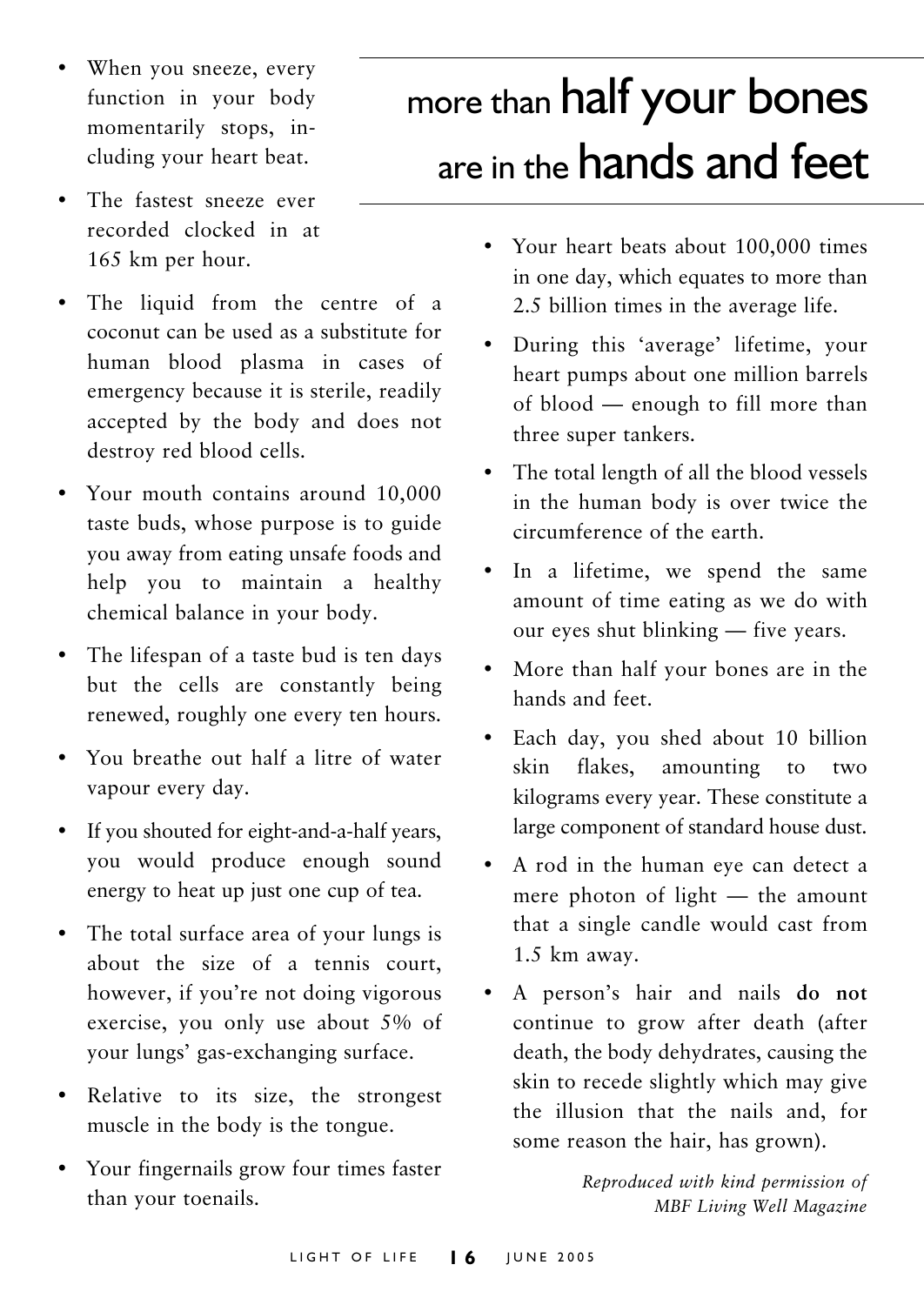## **Bob Jones University Press**

#### WRITING AND GRAMMAR

New editions of this popular curriculum are now available in full colour, softbound format.

Grade 5 (2nd edition) Student Text \$21.20 Teacher Edition \$69.90

Grade 7 (3rd edition) Student Text \$27.50 Teacher edition \$72.30 Test \$15.70 Test Key \$9.45

#### **SCIENCE**

We have stock of the new edition Grade 1 Science in hard cover format

Student Text \$40.85 Teacher Edition \$40.85

#### WITH ART IN MIND

A collection of 60 art lessons for ages 8–13. Excellent lesson plans and colour illustrations for a wide range of art projects. Spiral bound. \$35.60

## **Christian Liberty Press**

#### **GRADE 10 BIOLOGY**

A new revised edition of the earlier creation science text by Moore and Slusher. This 420-page quality hardcover text with full colour illustrations is writter from a thoroughly creationist perspective

and is a valuable addition to any science curriculum.

Student Text \$40.80 Teacher Manual \$12.50 A Laboratory Manual will be available soon.



Order online at

English

w.lem.com.au



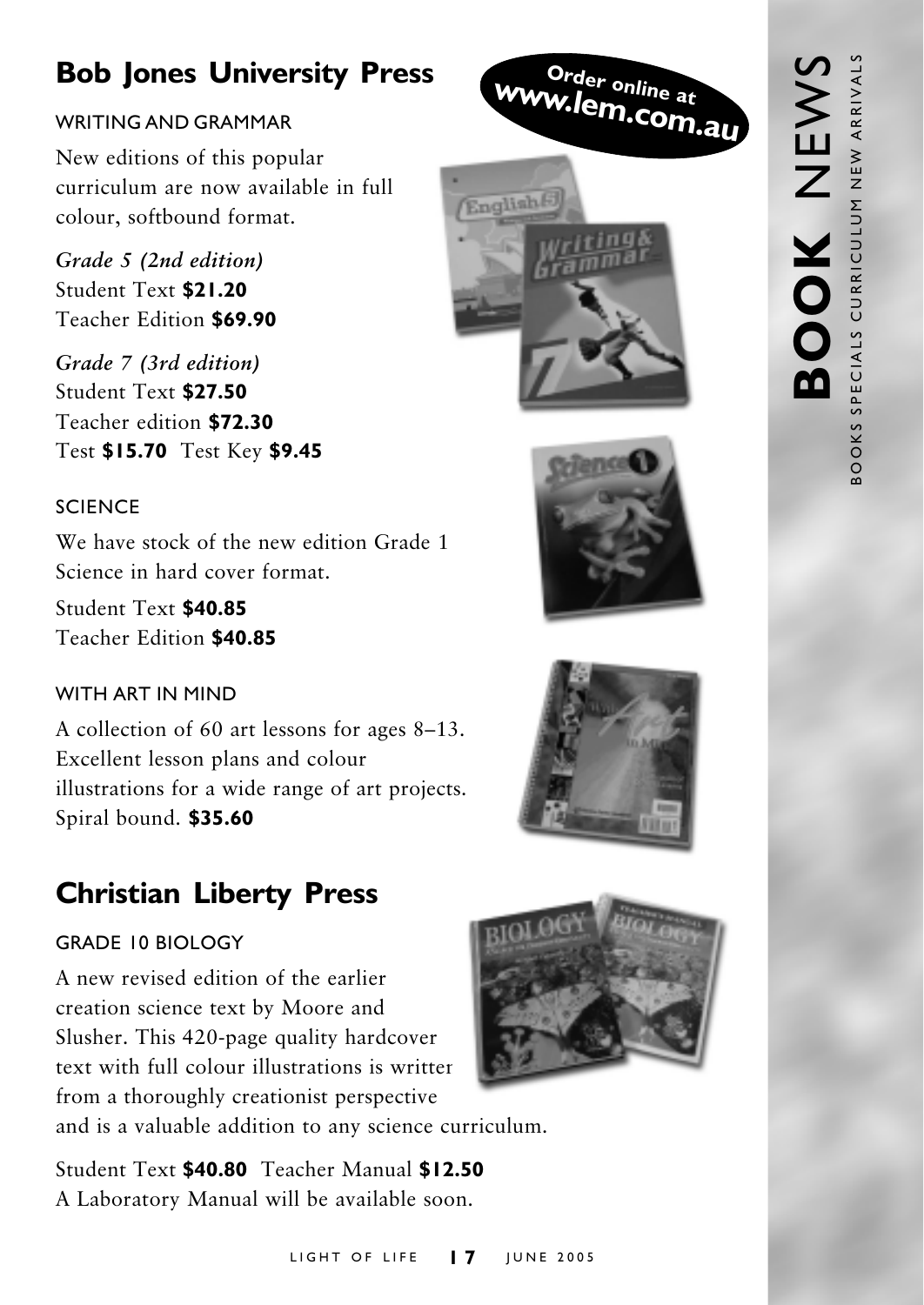#### THE BRETHREN

From Sir H Rider Haggard (author of King Solomon's Mines) comes The Brethren, the story of the opening of the third crusade. This book is the third in a series after The Pearl Maiden and  $Lysbeth. 347$  pages, paperback.  $$18.80$ 



## **Encyclopedia of Bible Truths**

Previously available only in a large hardbound volume, this classic by

Christian School pioneer Ruth Haycock has been split into a set of four softbound books covering different subject areas:

Language, Arts and English Science and Mathematics Social Studies Fine Arts and Health Set of 4 books \$58.40

## **Websters 1828 Dictionary**

This is the original dictionary by the outstanding Christian scholar Noah Webster. It is now also available on a searchable CD-ROM.

Large format hardcover \$102.50 **CD-ROM \$78.50** 





## **Time Chart of World History**



Based on the famous and now very rare Victorian wallchart with additional material from the British museum, this richly illustrated fold-out timeline contains over 6,000 years of world history from 4000 BC to 2004 AD, with thousands of dates, facts and quotes. Opens to a full colour chart almost 5 metres long. \$29.95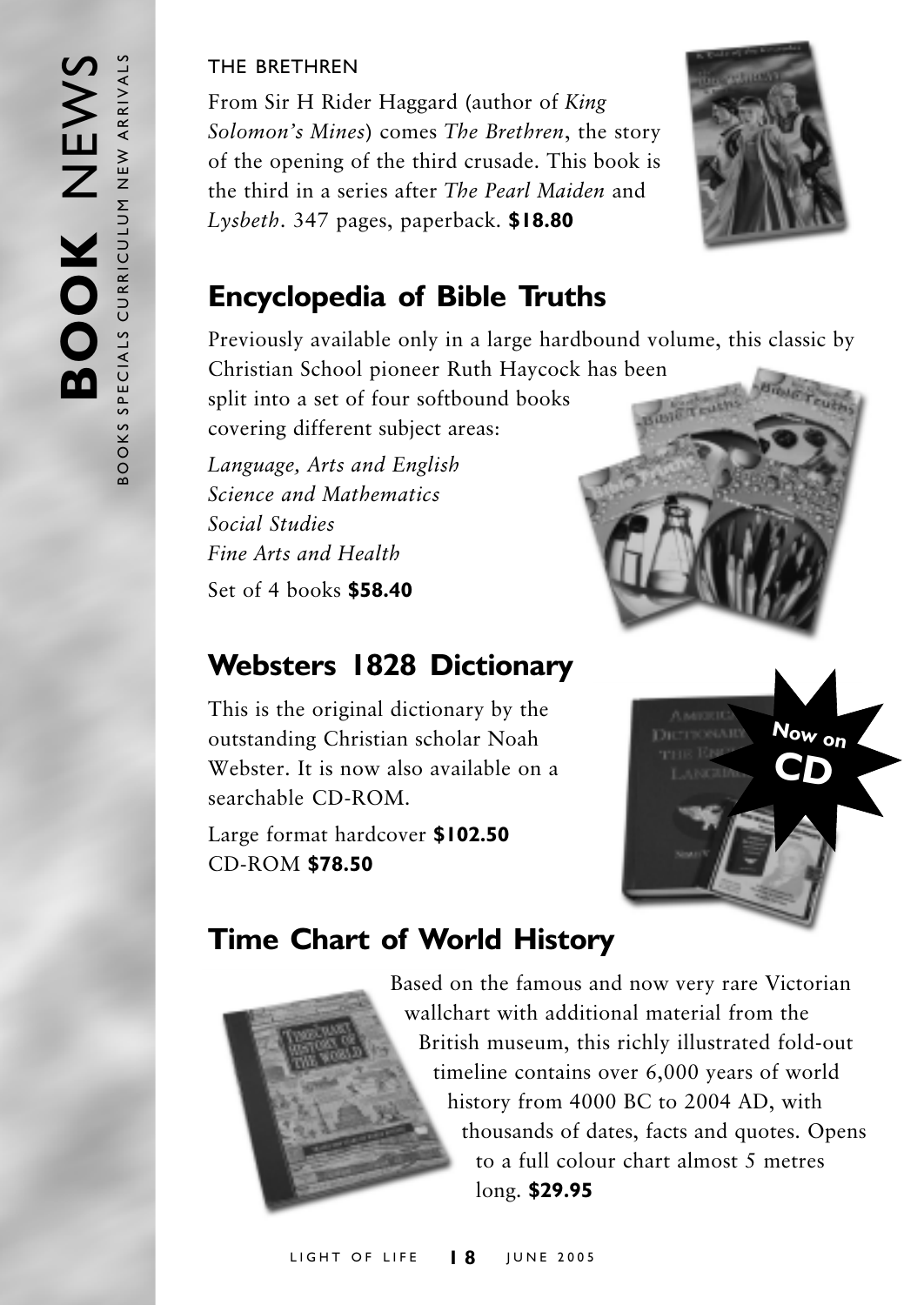## **Library Books**

#### **LIGHTKFFPFRS SERIES**

A new set of 6 books from Christian Focus. Written by Irene Howat, the books contain short stories of famous Christians who made a difference An excellent resource

Ten Boys who changed the World Ten Girls who changed the World Ten Boys who made History Ten Girls who made History Ten Boys who made a Difference Ten Girls who made a Difference

Paperbacks of approximately 150 pages each. \$9.40 each

#### THE DOVE IN THE FAGLE'S NEST

Preston Speed have published Charlotte M Yonge, an outstanding Victorian era author with a strong Biblical world view. This historical fiction story set in fifteenth century Germany was first published in 1866. Hard cover \$33.00



These editions of classic titles feature an

accelerated pace, updated language and full-page illustrations. The accompanying study guides include vocabulary exercises, discussion questions and creative activities. Best suited to upper primary. The titles include:

Black Beauty \$12.55 Hans Brinker \$12.55 Little Princess \$12.55 Little Women \$20.40 Robinson Crusoe \$12.55 Sir Gibbie \$12.55 Study Guides \$11.00





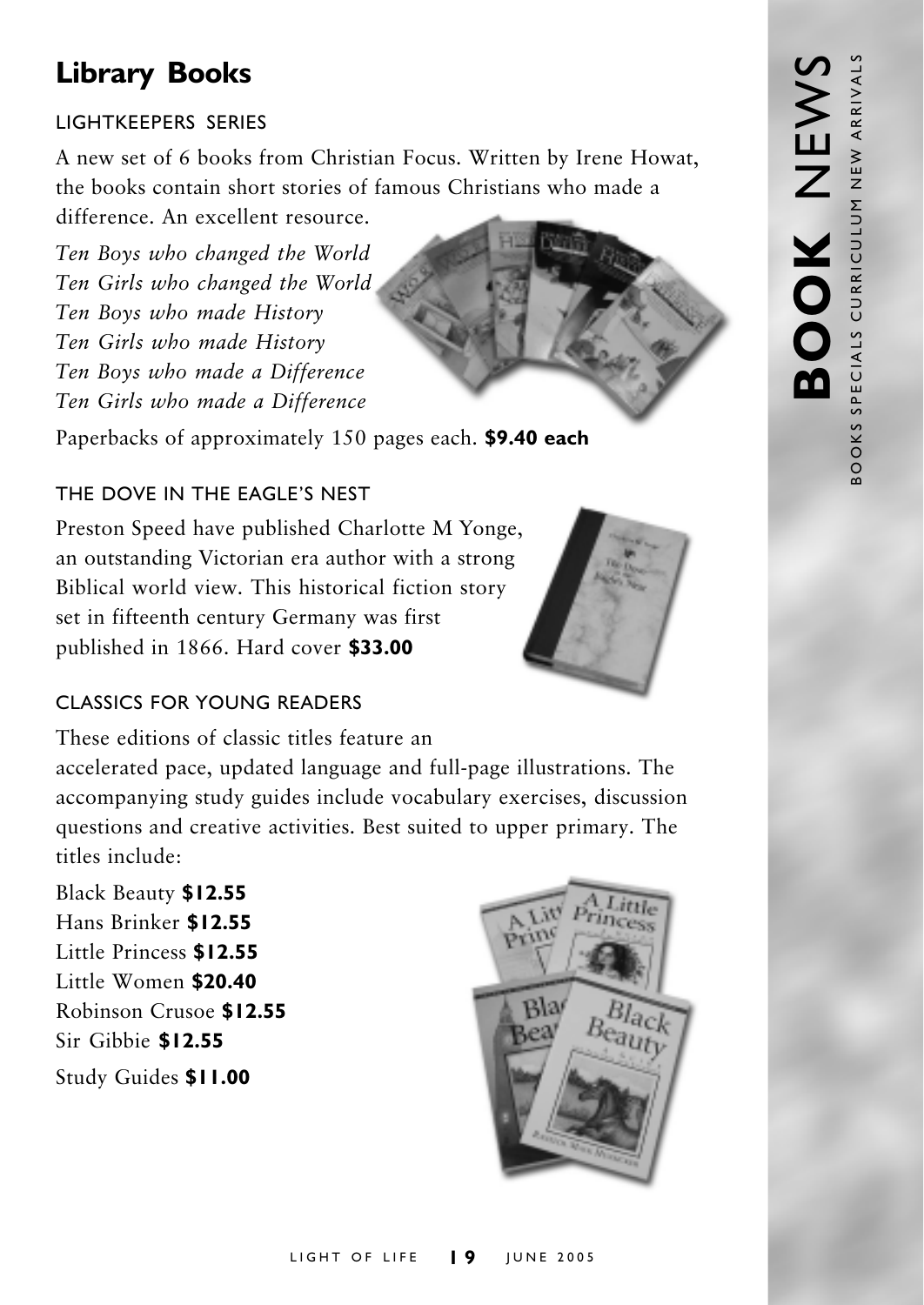

## **LEM PHONICS CORNER**

## More and more we get the call for a programme to teach adult literacy.

Not just foreigners who want to learn English as a second language, but for those Australians who have missed out on the opportunity to learn the basic literacy skills and have been left either illiterate or functionally illiterate.

My heart is to help these people; to restore their dignity and give them hope.

I believe it is possible to teach such students to read in a concentrated period of two weeks, using a specially designed Phonics programme, and given a few conditions.

- The student must have a desire to learn
- The learning environment must be free from too much external distraction. They must have the support of parents and teachers to do this.

So I am working on establishing a twoweek literacy camp in Australia for such students.

It seems to be providential that we have been able to talk with the Rotary Club in Australia with a strong possibility of gaining their support both financially and logistically for this project.

If we are successful in launching and running the first camp, I see the project mushrooming with camps eventually being held all over Australia

The work done with 'Kathy', whom I wrote about in the November 2004 issue of Light of Life, has formed the basis of a book which I am currently refining for the teaching of adult literacy and also adapting for a camp programme.

I am acutely aware that such a venture cannot happen without the blessing of Almighty God upon it, and that its success will depend on walking closely with Him to receive His wisdom and guidance. I had originally hoped the camps would be launched this year, but it seems that God's timing is closer to early 2006.

To help you understand more of the nature of the camp I will include parts of the Vision Statement which were included in the Rotary submission.

#### AIMS OF THE CAMP

The primary aim is to teach students to read or to improve their reading.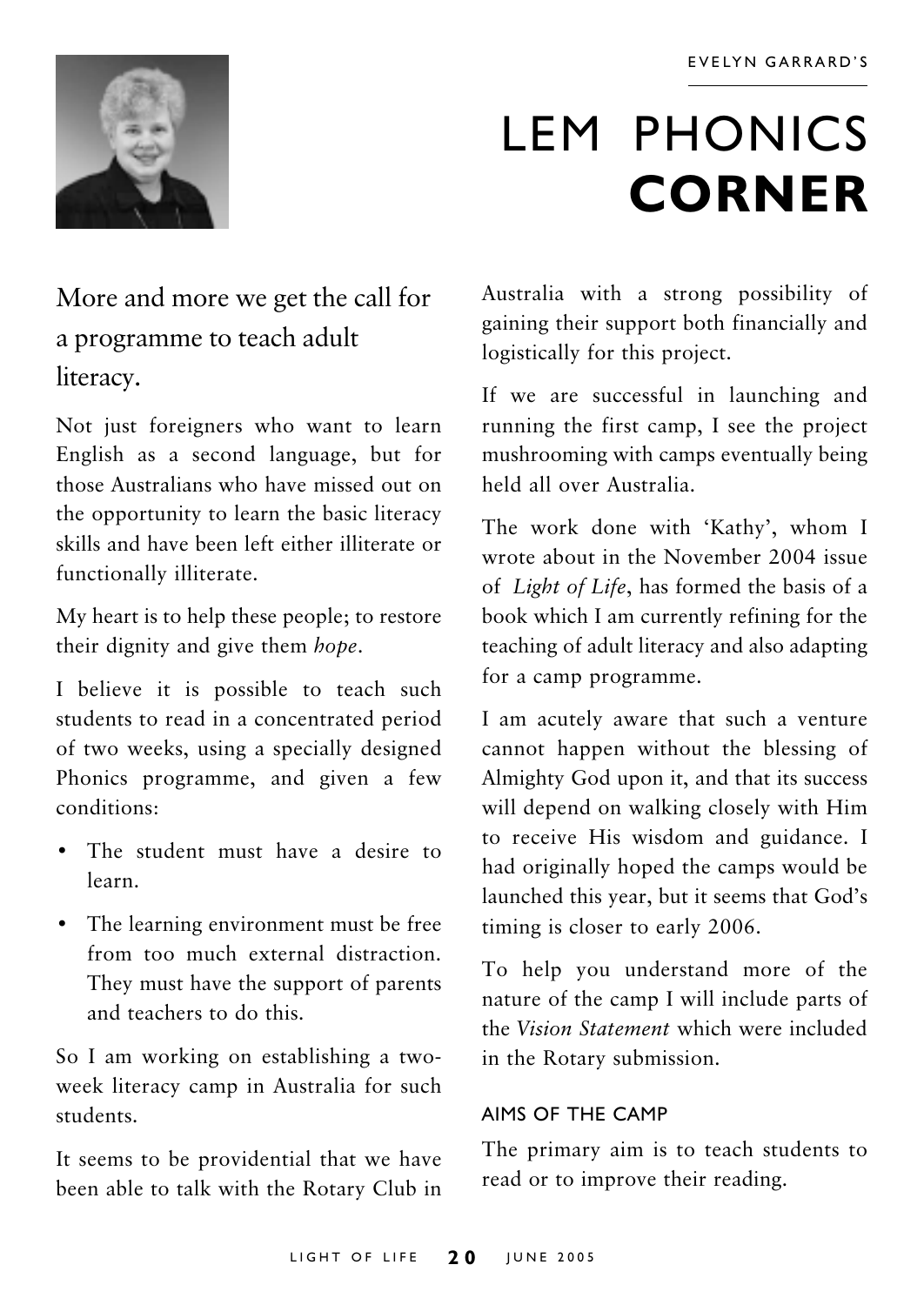Achieving the skills required for fluency in reading can restore confidence within these students' hearts, restoring their dignity and giving them the opportunity to embark upon a new course in their lives, which holds real hope for the future.

#### CAMP PHILOSOPHY

High school students who are not able to read fluently (for any reason) feel a sense of failure and see very little hope for the future. We believe that the greater number of such students are normal, intelligent human beings who have, at some time in their development, missed out on the segment of education which would have given them the skills to read and spell. We believe the chosen programme can help many students to gain these skills to a degree that makes it possible to cope adequately with their much more schooling.

To do this we need a concentrated time period in which students are isolated from all distractions such as the opposite sex. TV and the internet. In one week we cannot accomplish the task. Three weeks is too long for logistical reasons. In two weeks we believe we can do enough to change the course of these young people's lives.

We will take these philosophical factors into account:

1. To be able to learn, a person must be motivated. We are unable to teach if the student is unwilling to learn. Therefore it is important that we take only recommended students. The school teacher will play the most important part in that recommendation.

2. People can accomplish more than can be imagined when they are motivated and encouraged.

#### **PROGRAMME**

The body and mind have thresholds which must be observed, therefore the intensity of the learning will be lessened in the afternoon and evening periods.

Every 50 minutes of learning will be punctuated by a ten-minute break to relax and refresh the students' minds. In the next 50-minute lesson the content will be varied somewhat to keep the students' interest fresh.

There will be sporting activities available for an hour and a half in the afternoon between lessons and dinner. A special sports programme will be arranged for the weekend

On Sunday morning there will be an optional early morning church service.

#### **GROUP DYNAMICS**

Competition can be a motivation for learning, but we do not expect individuals who already feel a sense of hopelessness to be interested in individual competition.

For that reason the student body will be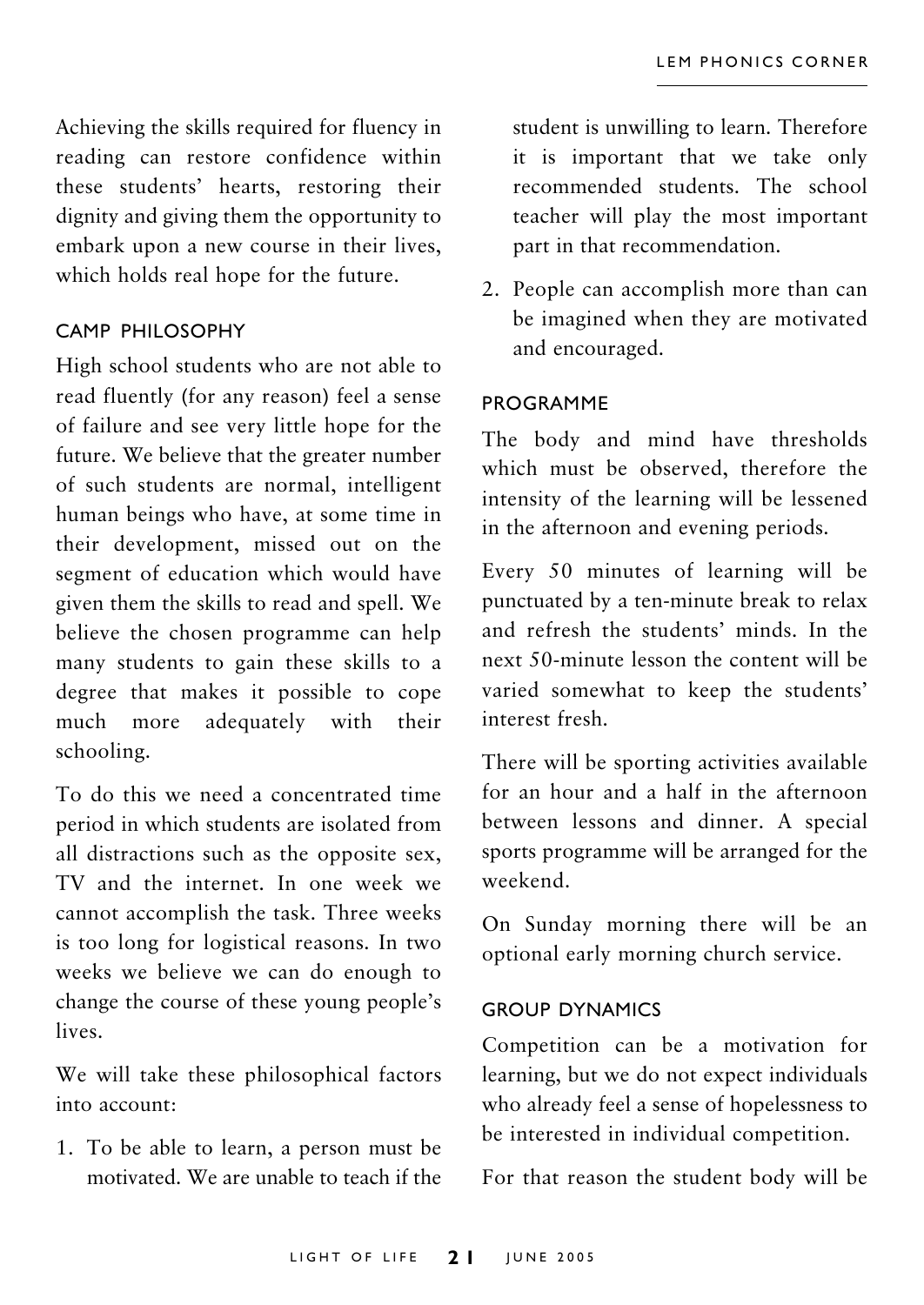divided into groups in which the individuals can help each other and groups will vie for points. The winning group will receive a camp award.

If a group is too large, the intensity of the learning will be lost. Individual attention will be impossible in a large group. Therefore we have chosen to limit the camp to twenty students and designate one helper per four students during group times

We want to begin to develop a 'camp culture' which will give an identity to the camps and produce a sense of belonging in the students. We hope that they will begin to feel part of this culture and thus encourage others to attend a future camp.

We will have a camp flag and badge, using the group colours on both these items.

#### **CAMP CONDUCT**

Students will be expected to comply with the code of conduct, presented at the beginning of the camp. If any student consistently breaches this (especially to the distraction of other students), measures will be taken to have him removed from the camp.

- 1. Respect for teachers and helpers at all times
- 2. Respect for fellow students who are wanting to learn without distraction
- 3. Punctuality: Observing the times for rising, retiring and lessons
- 4. Obedience to all camp laws

#### **TRAINERS**

There will be two fully qualified instructors who will do the intensive training.

Helpers assigned to groups will receive some prior training in the teaching method and will do their 'practical' by listening to the trainers, at the same time as they are monitoring the students and helping students with reading.

#### **CONCLUSION**

I have purposely omitted the section on the nature of the literacy programme because the article on 'Kathy' (Light of Life, November 2004) gives you a good idea of the methodology.

I have been quite excited at the number of people who have been vitally interested in this project and have brought forth ideas and even offers of help. I hope I can at least solicit my reader's prayer support and would appreciate any feedback you desire to give.

Blessings,

Cochre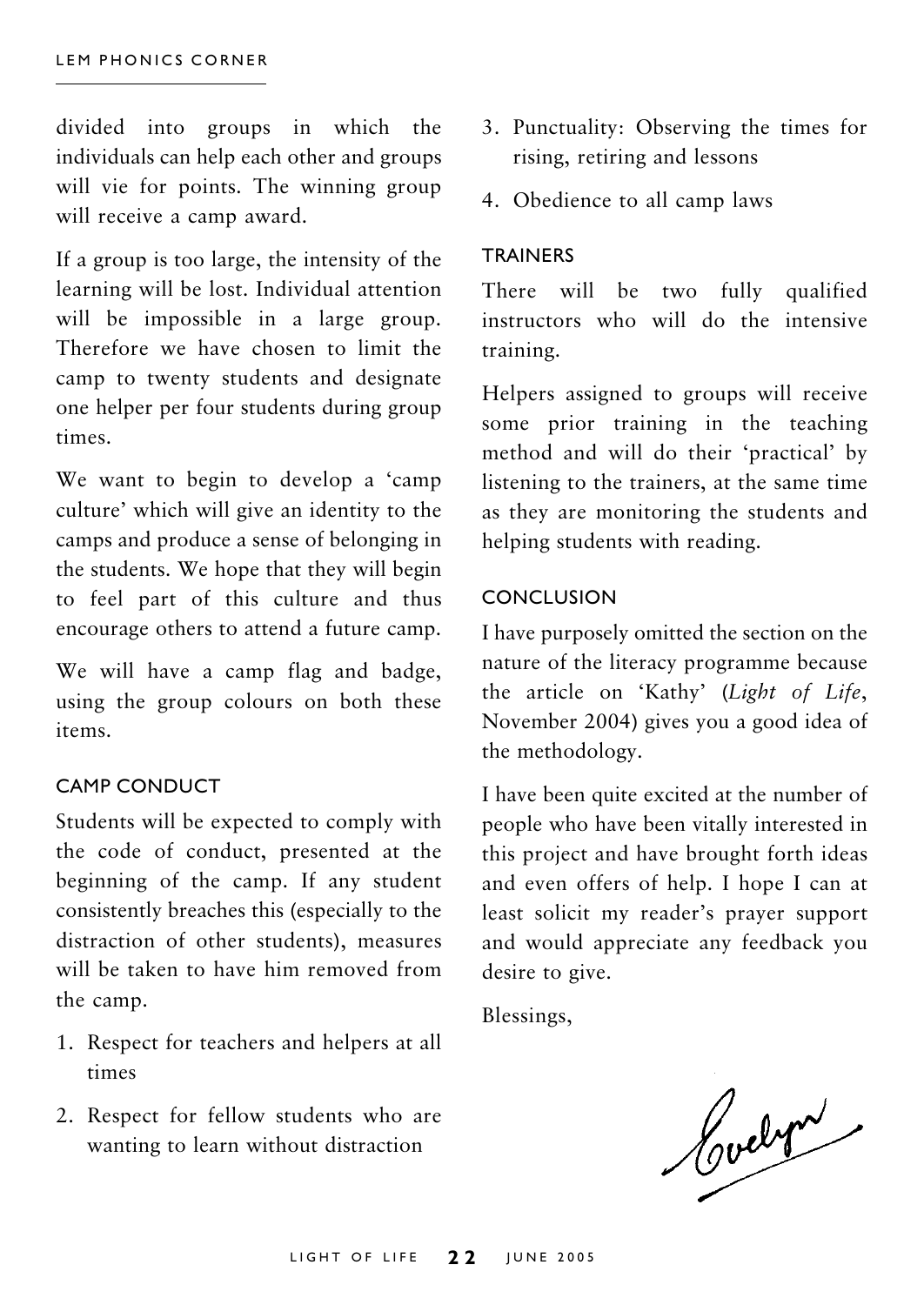## FVENT CALENDAR

COMING EVENTS SEMINARS PROGRAMMES UPDATES

Note the number of the seminar you are interested in and tick the corresponding box on the registration form inside the back cover



**Christian Home Education** Seminar and Show

### 2005 Programme

- $9:00$  Registration
- 9:30 Keynote Address Mike McHugh or Peter Frogley
- 10:30 Morning Break
- $11:00$  Elective sessions
- $12:00$  Lunch
	- $2.00$  Session Two
	- $3.00$  Session Three
	- 4:00 Book Browse and Buy
	- $5:00$  Close

Children are welcome at all CHESS seminars, but they must be quiet and accountable to their parents at all times.

## **Guest Speakers**

In 2005 we will have Mike McHugh, from Chicago, USA, with us for the Melbourne and Sydney CHESS.

Claire Jones from Trivium Education will also be taking electives at some of the seminars.

## **CHESS Seminars**

| 0 I     | MELBOURNE, VIC                   |
|---------|----------------------------------|
| Date    | Saturday 16 July                 |
| Venue   | Blackburn Baptist Church         |
|         | Cnr Springfield and              |
|         | Middleborough Rds,               |
|         | North Blackburn                  |
| Cost    | Single/Family: \$25/\$40         |
|         | Earlybird (by 25 Jun): \$15/\$25 |
| Send to | Kingsley Educational Pty Ltd     |
|         | PO Box 310                       |
|         | Mt Waverley MDC Vic 3149         |
| Phone   | $(03)$ 9544 8792                 |
| Fax     | $(03)$ 9544 2328                 |
| Email   | enquiries@kepl.com.au            |

#### 02 SYDNEY, NSW

| Date    | Saturday 23 July                  |
|---------|-----------------------------------|
| Venue   | Condell Park Christian School     |
|         | 29 Lancelot St, Condell Park      |
| Cost    | Single/Family: \$25/\$40          |
|         | Earlybird (by 2 July): $$15/\$25$ |
| Send to | Leanne Glen                       |
|         | 6 Blackwattle Grove               |
|         | Narellan Vale NSW 2567            |

Enquiries LEM, (02) 6259 3944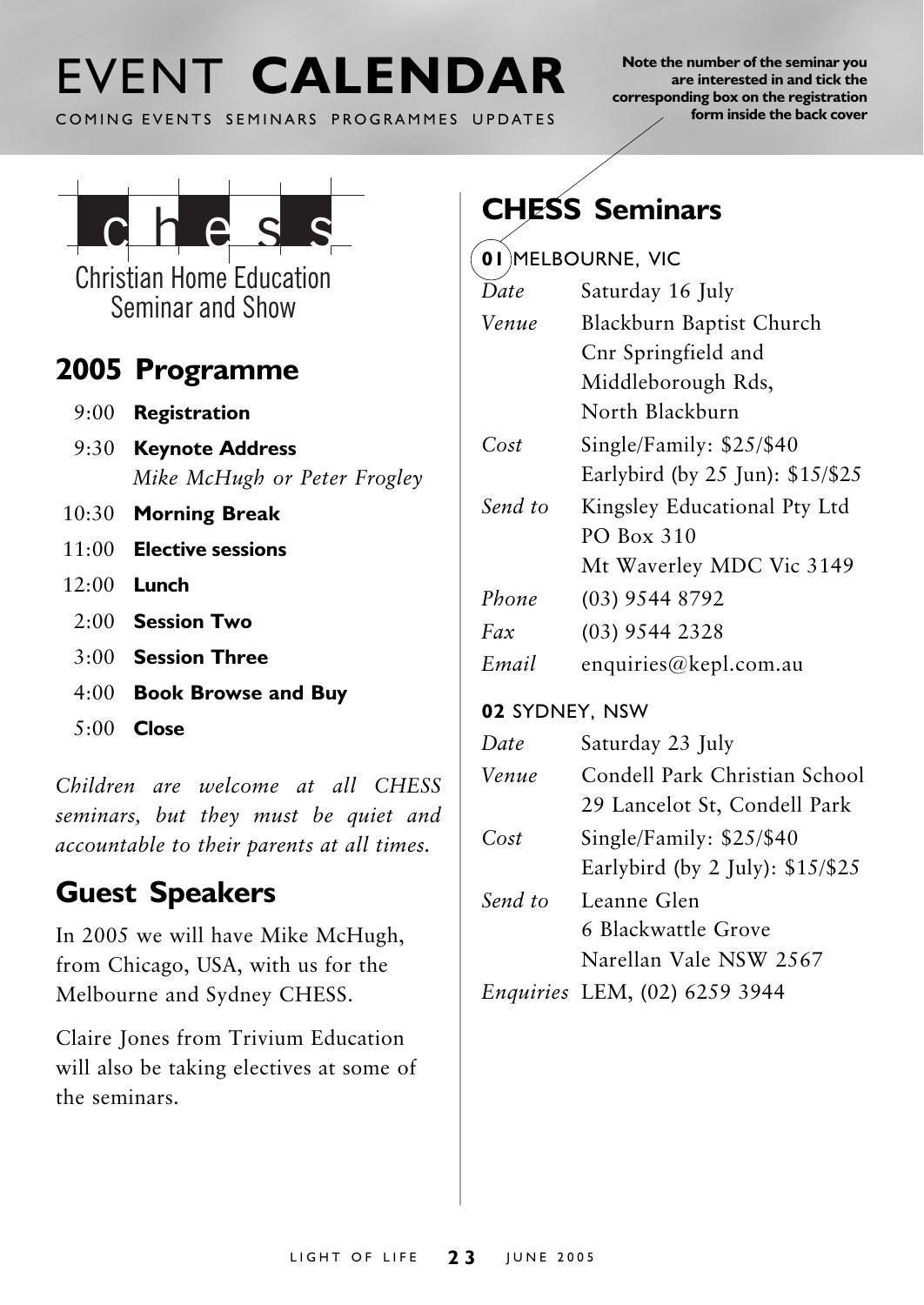## EVENT CALENDAR

Note the number of the seminar you are interested in and tick the corresponding box on the registration form inside the back cover

| 03 PERTH, WA |
|--------------|
|--------------|

| Date    | Saturday 3 September             |
|---------|----------------------------------|
| Venue   | Presbyterian Church              |
|         | 32 Bull Creek Dr, Bull Creek     |
| Cost    | Single/Family: \$25/\$40         |
|         | Earlybird (by 13 Aug): \$15/\$25 |
| Send to | Rod and Leanne Ellis             |
|         | 246 Duckpond Rd                  |
|         | Wellard WA 6170                  |
| Phone   | (08) 9524 2505                   |
|         |                                  |

#### 04 BRISBANE, QUEENSLAND

| Saturday 15 October              |
|----------------------------------|
| Ashgrove Baptist Church          |
| 7 Firhill St                     |
| Ashgrove                         |
| Single/Family: $$25/$40$         |
| Earlybird (by 24 Sep): \$15/\$25 |
| Claire Jones                     |
| PO Box 186                       |
| Ferny Hills DC Qld 4055          |
| (07) 3351 7243                   |
| trivium@bigpond.net.au           |
|                                  |



| The LEM Phonics Introductory Seminar is     | Cost                        | \$350 per person including the |
|---------------------------------------------|-----------------------------|--------------------------------|
| designed to equip teachers and parents to   |                             | LEM Phonics Manual, Word       |
| effectively teach the LEM Phonics           | List K, and phonogram cards |                                |
| programme to their children. Successful     | Deposit of \$50 per person  |                                |
| participants will be awarded with a Level 1 |                             | required with registration     |
| (Introductory) Certificate in LEM Phonics.  | Send to                     | LEM.                           |
|                                             |                             | PO Box 3284                    |
| 05 CANBERRA, ACT                            |                             | $\sqrt{2}$<br>$\sqrt{2}$       |

|       | <i>Instructor</i> Evelyn Garrard |
|-------|----------------------------------|
| Dates | Tue 26 – Fri 29 July 2005        |
| Venue | LEM Offices,                     |
|       | 55 Crofts Cres, Spence ACT       |

|         | LEM Phonics Manual, Word            |
|---------|-------------------------------------|
|         | <i>List K</i> , and phonogram cards |
|         | Deposit of \$50 per person          |
|         | required with registration          |
| Send to | LEM                                 |
|         | PO Box 3284                         |
|         | Belconnen MDC ACT 2617              |
| Phone   | (02) 6259 3944                      |
|         |                                     |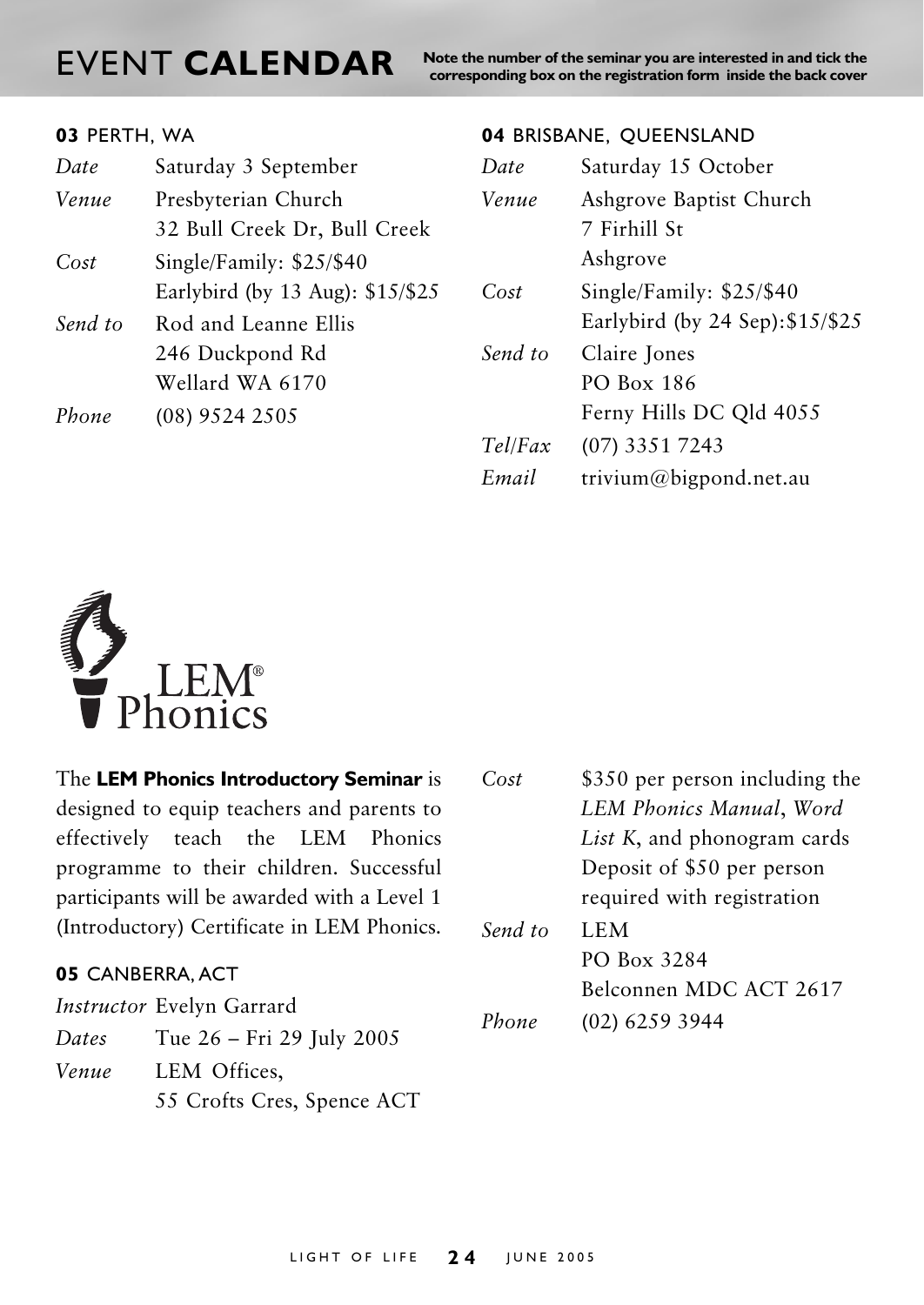

## **SEMINAR REGISTRATION**

| Name    |       |  |
|---------|-------|--|
| Address |       |  |
|         |       |  |
| Phone   | Email |  |

#### **I AM REGISTERING FOR:**

### **CHESS Seminars**

Tick the box of the seminar you wish to attend and return to the address listed in the event calendar

Cheques payable to CHESS for all seminars

01 Melbourne

02 Sydney

- 03 Perth
- 04 Brisbane

## **LEM Phonics Seminars**

Please note the information required, tick the box and return to the address listed in the event calendar

#### 05 Canberra

Cheques payable to Light **Educational Ministries** 

Do you already have the LEM Phonics Manual and Word List  $K^2$  $\Box$  yes  $\Box$  no